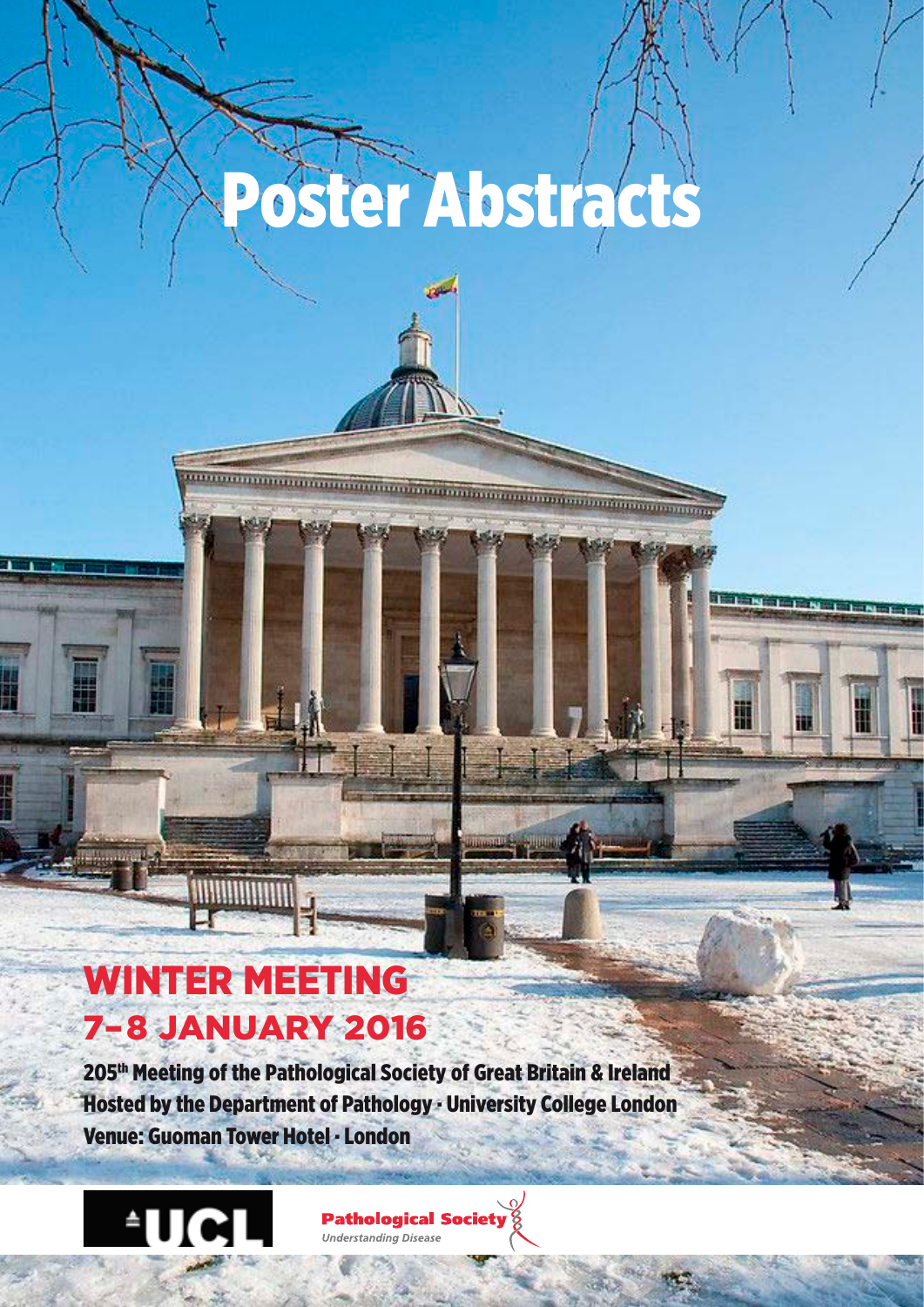# KEY

 $\circledR$  = Presenter

# Presenter's Index

To be found at the end of this document, after the abstract listings.

# Programme acknowledgements

© 2016

**This Programme is published by The Pathological Society of Great Britain & Ireland.**

This publication was designed and printed in England by Byte & Type Limited, Birmingham (Tel: 0333 666 4321). Cover photograph is reproduced with permission.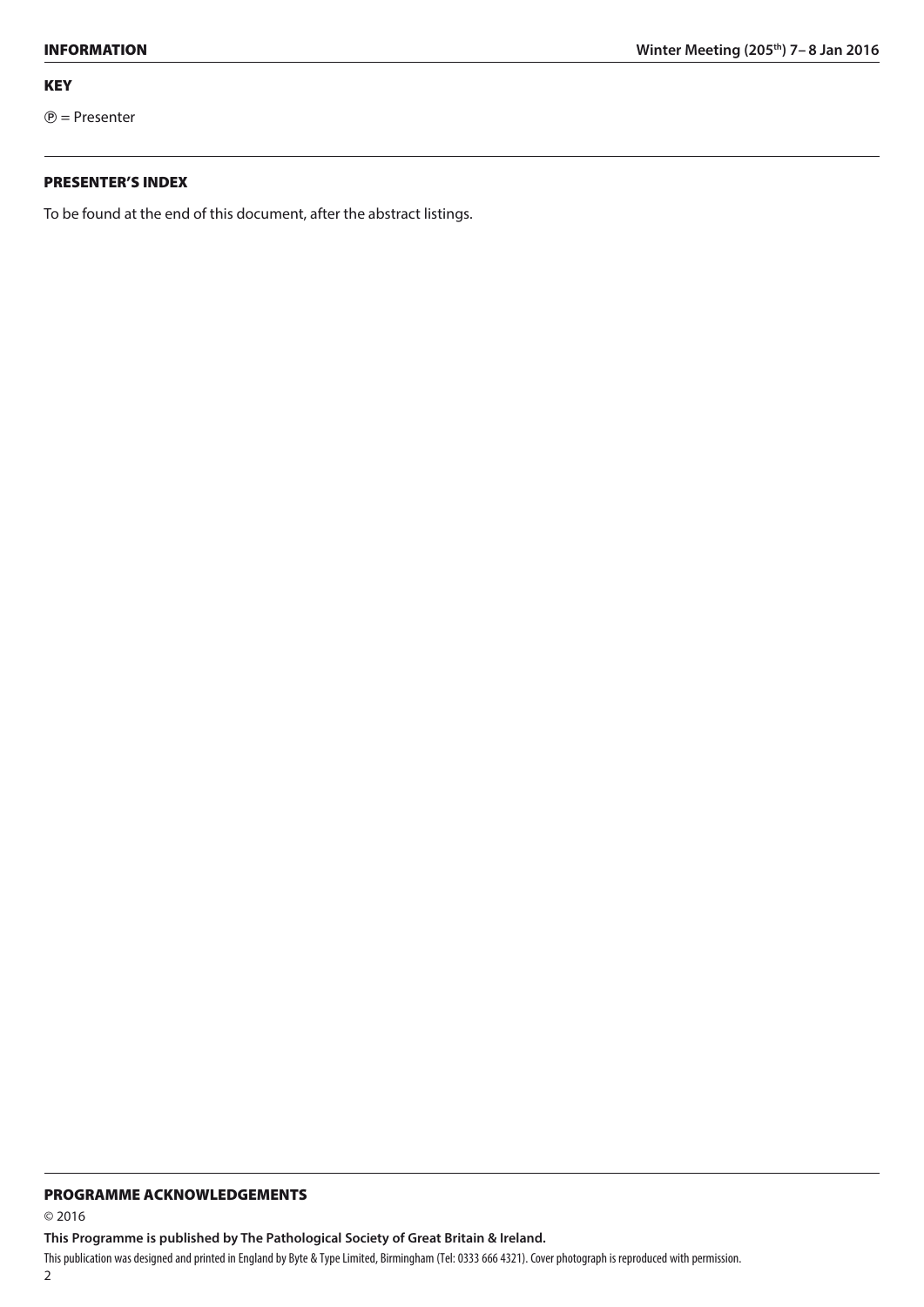### **Molecular Pathology of Low Grade Oestrogen Receptor Positive Breast Cancer: Cues from Immunohistochemistry and Informatics**

M Craze<sup>1</sup>; C Joseph<sup>1</sup>; D Soria<sup>1</sup>; C Nolan<sup>1</sup>; A Green<sup>1</sup>; E Rakha<sup>2</sup>; 10 Ellis<sup>2</sup>;<sup>®</sup> A Mukherjee<sup>2</sup>

<sup>1</sup>University of Nottingham, Nottingham, UK; <sup>2</sup>University of Nottingham and Nottingham *University Hospitals NHS Trust, Nottingham, UK*

**Purpose of the study:** Though complex molecular techniques are revolutionising the landscape of pathology, immunohistochemistry (IHC) remains useful in deconstructing molecular portraits. This study aimed to demonstrate the utility of IHC combined with informatics to investigate molecular determinants of low grade (LG) luminal breast cancer (BC).

**Methods:** Biomarkers (n= 214) from a primary BC series (n=1845) were correlated with grade. Pathway enrichment analysis [corrected for false discovery rate] was performed for proteins with significant associations with Grade 1 ER positive cases (n=388) [STRING 10 platform incorporating Gene Ontology (GO) and KEGG]. Computational analysis (C4.5, a decision tree classifier) also identified key determinants of grade within specific protein families (e.g. cdc's, BUBs, ER related proteins like GATA3).

**Results:** 28 markers (e.g. Androgen receptor (AR), FHIT, FOXA1) showed significant positive association with Grade 1 ER positive tumours and 54, significant negative association (e.g. PTEN, GATA3, KAPNA1, p53) (p range =  $0.041 - 0.0001$ ). Enriched pathways for positively associated proteins included intracellular steroid hormone receptor signalling (p= 0.003), mammary gland development (p=0.008), AR binding (p=0.01) (GO) while cell proliferation (p=0.0002), radiation response (p= 0.0003) T cell differentiation (p= 0.004), double-strand break repair (p=0.0004) [GO]; HIF1α (p=0.00003), p53 (p= 0.0016), ErbB (p= 0.002) and JAK-STAT (p= 0.01) [KEGG] pathways were enriched in the negative associations. Computational analysis confirmed GATA3, cdc2/cdc42 and BUB3 as predictive of grade in BC (p<0.05) within respective families, with no added value from Ki67 inclusion.

**Conclusions:** Biomarkers help identify enriched pathways in LG BC. Existing datasets, notwithstanding selection bias, can mine molecular pathways combining IHC with bioinformatics.

This project was supported by a Career Development Fellowship from the PathSoc and NIHR.

# **P3**

### **Molecular Phenotype and Outcomes of Multifocal and Multicentric Invasive Breast Carcinomas; a UK Multi Institutional Series**

**(B)** S Kaptanis<sup>1</sup>; AM Shaaban<sup>2</sup>; I Danial<sup>2</sup>; S Smith<sup>2</sup>; S Bradley<sup>2</sup>; S Fernandez<sup>3</sup>; G Mitsopoulos<sup>3</sup>; D Ryan<sup>4</sup>; Z Winters<sup>5</sup>; LJ Jones<sup>6</sup>

<sup>1</sup> Barts Cancer Institute, Queen Mary, University of London, London, UK; <sup>2</sup> University Hospitals *Birmingham NHS Foundation Trust, Birmingham, UK; 3 Ealing Hospital, London, UK; 4 Royal*  London Hospital, London, UK;<sup>5</sup>University of Bristol, Bristol, UK;<sup>6</sup>Barts Cancer Institute, *Queen Mary University of London, London, UK*

**Introduction:** Historically, multiple synchronous breast cancers are defined as multifocal (MF) when they are in the same quadrant of the breast, and multicentric (MC) they are in different quadrants; a number of authors continue to use this distinction. Multifocality has been reported to be an independent prognostic factor for survival and local recurrence. The molecular implications of MF and MC versus univocalbreast cancers remain to be defined.

**Materials and methods:** Breast cancer excisions reported by three specialist centers between 2005 and 2014 were investigated (n=4409 cases). Data was statistically analyzed and p-values of ≤0.05 were considered significant.

**Results:** 446 cases (10.12%) were reported as multifocal invasive breast cancer. 71% of multifocal cases were treated by mastectomy, compared to 25% unifocal (p<0.0001). Compared with unifocal breast cancer, patients with multifocal breast cancer were significantly younger (56.6 vs 59 years old, p=0.004) and more likely to have lymph node metastasis on presentation (49% vs 33%, p<0.0001). There were differences, some significant, in the molecular profiles of unifocal cancers vs the largest focus of multifocals (HER2+ negative: 89% vs 76% p=0.002). Survival, at 70 months median follow-up, was 85% for both multifocal and unifocal cancers (p=0.878).

**Discussion:** There are important questions unanswered about the molecular classification of multifocal breast cancer. There is a paucity of data on the incidence, degree of intratumor heterogeneity of multifocal breast cancers and its appropriate management. Future genomic testing of those cases may highlight more pronounced differences. The findings form basis of a biomarker driven trial in set up comparing conservative surgery and mastectomy (MIAMI).

# **P2**

# **Stromal Mitotic Count in Fibroadenomas**

*<b>P* E Radomski<sup>1</sup>; S Pritchard<sup>2</sup>; M Howe<sup>2</sup>

<sup>1</sup> Bolton Royal Hospital, Bolton, UK; <sup>2</sup> University Hospital of South Manchester, Manchester, *UK*

**Purpose of study:** Fibroadenomas are common benign tumours, frequently encountered in clinical practice. Traditionally, stromal mitotic figures are said to be extremely unusual. The aim of the study was to establish if mitoses were present within the stroma of fibroadenomas, and if so, to establish the range of mitotic counts per 10 high power fields, and whether they were associated with any specific features. **Methods:** We evaluated the histological features of 76 fibroadenomatous lesions over a one year period (35 core biopsies and 41 excision specimens). We looked at mitotic count, degree of inflammation, stromal cellularity, architecture, tumour border, stromal atypia and stromal overgrowth.

**Summary of results:** Stromal mitoses were present in 15 lesions (20%) with counts ranging from 1-4/10hpf. The mitotic count did not appear to be associated with any other histological features.

**Conclusions:** Stromal mitoses within fibroadenomas are present not infrequently and an appreciation of this fact may guide management of these cases.

# **P4**

### **Cytogenetic Analysis of Recurrent Miscarriages in an Irish Maternity Hospital**

P C Ryan; P Downey; EE Mooney

*National Maternity Hospital, Dublin, Ireland*

Chromosomal abnormalities are expected in approximately half of all recognised early pregnancy losses, with trisomies accounting for most genetic abnormalities in the first trimester (1). According to Royal College of Obstetricians and Gynaecologists (RCOG) guidelines for recurrent miscarriages (defined as three or more consecutive miscarriages), cytogenetic analysis of products of conception (POC) is recommended (2). We reviewed the results of cytogenetics tests sent from POC in our institution over three years, from women with recurrent miscarriage. 107 samples (average 9 weeks gestation) were sent from women with mean age of 36.6 years (range 22 to 45 years). Sufficient growth for fetal karyotype was achieved in 81 cases (75%). Maternal tissue only was present in 14/107 cases (13%). Where karyotype analysis was unsuccessful, new molecular techniques yielded a genetic result in another 3/107 cases (2.8%). Out of 84 miscarriages where a genetic result was available, 25% had a normal karyotype (21/84). The abnormal results included trisomies (64%), polyploidies (11%) and Monosomy X (6%). The most common trisomy was Trisomy 16. More complex abnormalities, including double trisomies and unbalanced translocations, accounted for the remaining abnormal results (19%).

Our results show that the rate of aneuploidy in our population is considerably higher than in other published series. Further investigations are required to ascertain the reasons for this.

(1) Simpson J, Carson S, Glob libr. women's med., (ISSN:1756 - 2228) 2013; DOI 10.3843/ GLOWM.10319

(2) Royal College of Obstetricians and Gynaecologists (RCOG). The investigation and treatment of couples with recurrent first-trimester and second-trimester miscarriage, London (UK): Royal College of Obstetricians and Gynaecologists (RCOG): 2011 Apr. 18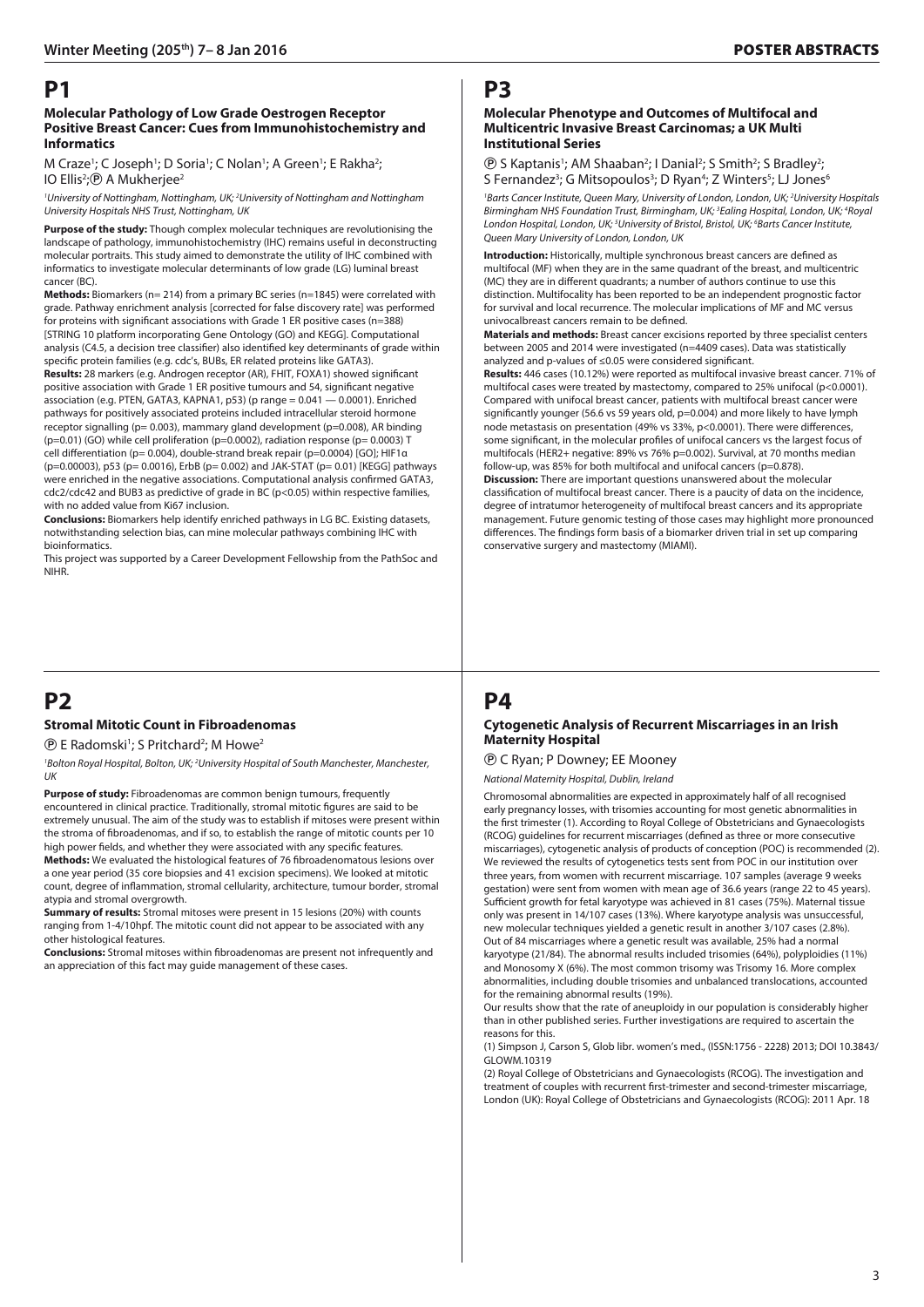### **Audit of the Use of Immunohistochemistry for Ovarian Mucinous Neoplasms**

### P ABA Abdel-Rahman; RH Wei-Shek

*University Hospitals of Leicester, Leicester, UK*

The distinction between primary ovarian and metastatic mucinous carcinoma to the ovary is difficult and may be problematic. In a proportion of cases, this dilemma can be resolved by careful pathological examination encompassing both the gross and microscopic findings and taking into account the pattern of distribution of the disease. Immunohistochemistry (IHC) studies have shown a significant degree of immunophenotype overlap between primary ovarian mucinous neoplasms and metastatic mucinous adenocarcinomas to the ovary in particular from the upper gastrointestinal tract.The aim of this study is to audit the use of immunohistochemistry (IHC) in the reporting of Ovarian Mucinous Neoplasms (OMN). This retrospective study documents the interpretation of tumour immunophenotyping in 82 ovarian mucinous neoplasms. All cases were discussed at the local Gynaecological oncology Multi-Disciplinary Team meeting (MDT). These include Mucinous Cystadenoma Of Borderline Malignancy (MCOBM) and invasive OMN of both intestinal and Mullerian endocervical phenotypes. Advisory comments extracted from the histopathology reports including clinical and or imaging investigations prompted by the pathologist were documented. All radiology results from post-gynaecological MDT oncology meeting e.g. MRI, CT, CT colonoscopy scans and upper gastro-intestinal endoscopic findings were also documented.Results: 37% of OMN had IHC studies performed and this included 27% of all MCOBM cases and 75% of mucinous adenocarcinomas. In 93% of the cases, the pathologist was unable to rule out an extra-ovarian gastro-intestinal, pancreatic or biliary primary. In 30% of the cases, the pathologist had explicitly favoured an extra-ovarian primary. All cases where the pathologist was unable to rule out or had favoured metastasis from an extra-ovarian mucinous adenocarcinoma had imaging and metastasis to the ovary was excluded. We conclude that IHC phenotyping was not helpful in differentiating OMN from metastasis.

# **P7**

# **Epidermoid Cyst of the Spleen: a Case Report of a Rare Entity** P M Ahmed; I Bagwan

### *Department of Histopathology, Royal Surrey County Hospital, Guildford, UK*

Splenic cysts are exceedingly rare. They are generally classified into primary and secondary cysts based on the presence or absence of epithelial lining, respectively. Congenital splenic cysts known as epidermoid are very uncommon, accounting for only about 10% of benign non-parasitic cysts. Splenic epidermoid cysts occur predominantly in children and young women. The number of cases reported in the literature increased marginally during the last two decades due to the introduction of more sensitive imaging technologies. We report a case of splenic epidermoid cyst in a 17 years old female patient who presented with a history of left upper quadrant pain and a diagnosis of splenic cyst was diagnosed by imaging, Partial splenectomy was performed, and specimen sent for histopathological evaluation. Grossly; the specimen showed a 75 mm cyst with trabeculated wall and areas of haemorrhage. Microscopically; the cyst was lined by stratified squamous epithelium that appears to be flattened in places with areas of focal epithelial denudation and the diagnosis of epidermoid cyst of spleen was given.

We present the clinical, histological, and immunohistochemical findings of this rare case. In addition, we summarize a literature review covering previously reported cases including the reported genetic association encountered in this entity. Lastly, we conclude key points helpful in distinguishing this cyst from other cysts encountered in the spleen.

# **P6**

### **An Audit of Pathological and Radiological Correlation of Myometrial Invasion and Histological Features Associated with Lymph Node Metastasis in Endometrial Cancers**

*<b>@ T Balamurugan<sup>1</sup>; F Hussain<sup>2</sup>; V Simanskaite<sup>1</sup>; B Haagsma<sup>1</sup>;* I Bagwan<sup>1</sup>

<sup>1</sup>Department of Histopathology, Royal Surrey County Hospital, Guildford, UK; <sup>2</sup>Department *of Radiology, Royal Surrey County Hospital, Guildford, UK;*

**Purpose of the study:** The most important prognostic factor of the endometrial cancer is the degree of myometrial invasion. In the absence of deep myometrial invasion, lymph node metastasis is very low.

**Methods:** The study included total hysterectomy and pelvic lymph node resections performed for biopsy proven endometrial cancers between 01/01/10 and 31/12/2013 at Royal Surrey County Hospital. Histological data regarding the histological type, grade, depth of myometrial invasion, presence/absence of lymphovascular invasion, lymph node metastasis and stage of disease was collected. Correlation was made with depth of invasion and stage documented in radiology reports from the hospital of origin, including Royal Surrey County Hospital.

**Summary of results:** Of the 98 cases analysed, 7(7.1%) showed lymph node metastasis. 86% of the lymph node positive cases were grade 3 carcinomas involving outer half of the myometrium with lymphovascular invasion and at higher stage (III). Of the 40 cases (40.8%) available for radiological correlation, 24 (60%) showed concordance with regards to FIGO stage.

**Conclusions:** Lower stage (1A) endometrial cancers are unlikely to have lymph node metastasis. Provided lymph nodes are radiologically non-suspicious routine lymph node dissection will be unnecessary. Further detailed evaluation is necessary to improve pathological-radiological concordance.

# **P8**

# **Gastrointestinal Stromal Tumours Associated with Neurofibromatosis: Report of Two Cases**

**(B)** M Ahmed<sup>1</sup>; S Beeslaar<sup>2</sup>; I Bagwan<sup>1</sup>

<sup>1</sup> Department of Histopathology, Royal Surrey County Hospital, Guildford, Surrey, UK; *2 Department of Histopathology, Frimley Park Hospital, Frimley, Surrey, UK*

Gastrointestinal stromal tumours (GISTs) represent 80% of mesenchymal gastrointestinal (GI) tumours and 0.1 to 3% of all GI malignancies. They always represent as a solitary lesion most commonly in the stomach or small intestine. In the last few years, there are a number of case reports documenting the association of GISTs with Neurofibromatosis (NF). GISTS represent the commonest GI NF- associated neoplasms. The clinical and pathological features of GISTs associated with NF are unlike those encountered in sporadic GISTs.

Here we document two cases of GISTs in 67 and 68 years old patients who are known to have NF. Both cases had multiple jejunal and mesenteric lesions of variable sizes with variegated cut sections on macroscopic examination. The histopathological examination revealed spindle cell tumours with very low mitotic index sparing the mucosa of the small intestine and extensively involving the muscularis propria. Those tumours were immunophenotypically confirmed as GISTs with low risk of progression, and interestingly, with wild type KIT and PDGFRA genes.

The clinical, pathological, immunophenotypic and mutation analysis will be presented. We aim to alert the surgeons about GISTs as a potential differential diagnosis in cases of NF presenting with any gastrointestinal symptoms even in elderly patients, which is different from the documented notion of NF patients developing GISTs at younger mean age compared to sporadic patients.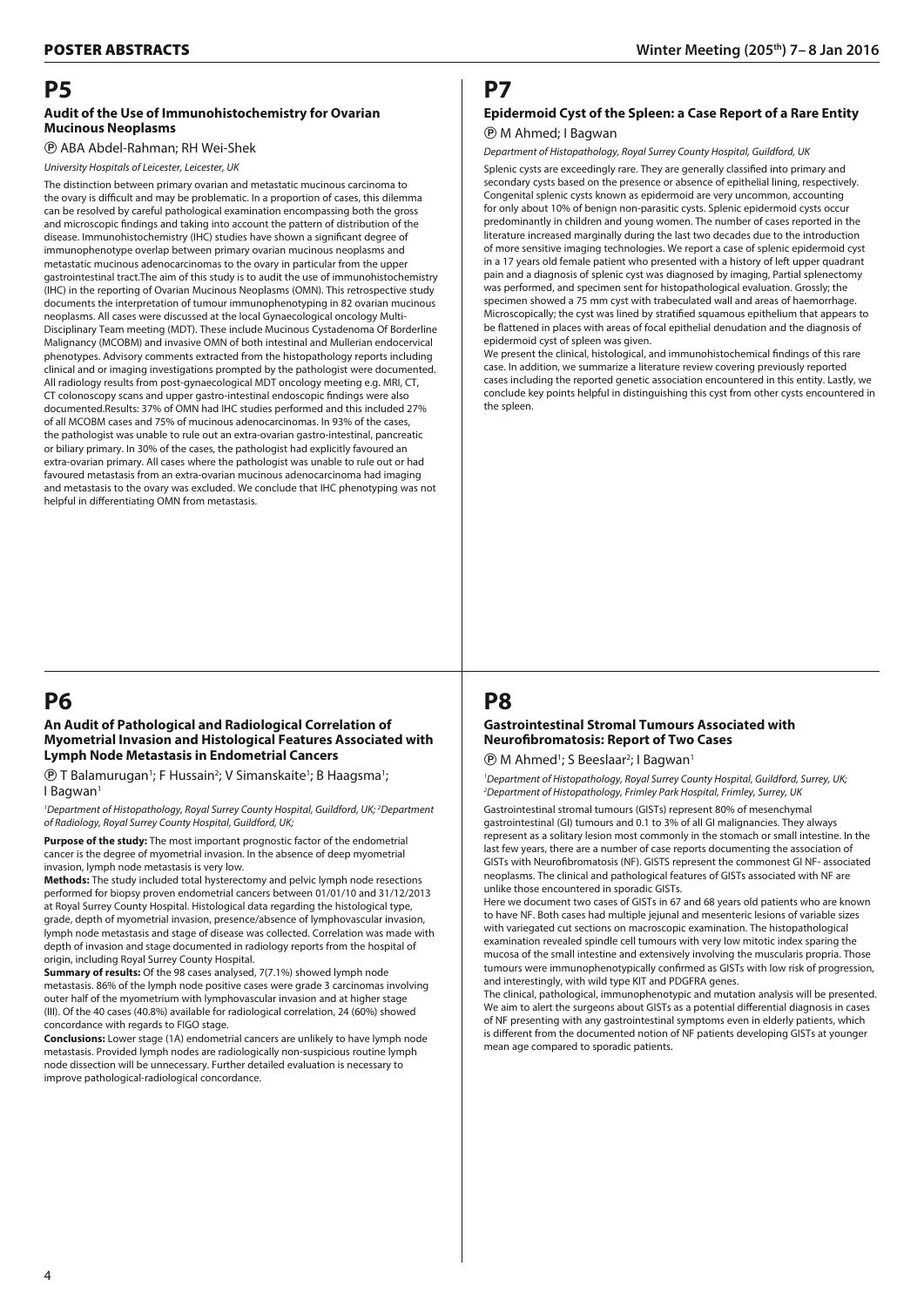### **An Audit of Total Mesolectal Excision (TME) in Rectal Cancer Resections**

### **D SW Ghulam<sup>1</sup>; D AS Azam<sup>2</sup>; U Zanetto<sup>2</sup>**

<sup>1</sup> Birmingham University, Birmingham, UK; <sup>2</sup> Sandwell and West Birmingham Hospitals Trust, *Birmingham, UK*

**Background:** Colorectal cancer is the 3rd most common cancer in the UK and 2nd leading cause of cancer deaths. The mesorectum is a fatty tissue directly adjacent to the rectum bound by mesorectal fascia. It contains blood vessels and lymph nodes and the recurrence is often in these lymph nodes. Total excision of mesorectum (TME) in rectal cancer resections is associated with reduced rates of local recurrence, better survival and improved outcome. According to NICE (The National Institute for Health and Care Excellence), TME is the standard treatment for most rectal cancers. The Royal College of Pathologists's guidelines for colorectal cancer reporting state that "macroscopic assessment of the plane of excision of rectal cancers predicts not only margin positivity but also local recurrence and survival". So plane of excision (both in AR and APE speicmens) should be assessed and documented as one of the three grades, described in the minimum dataset.

**Objective:** To analyse the plane of surgical excision in rectal cancer cases. **Method:** A retrospective audit which included rectal cancer resections reported from January 2013 to January 2014 at 2 hospitals in UK.

**Results:** Of the 129 cases initially examined, only 25 were rectal cancer cases. Analysis showed that 84% of the 25 cases used TME as the surgical method, in the other 16% of the cases intramesorectal excision was performed to remove the rectal tumour. **Conclusion:** The practice seemed to meet the guidelines as set out by NICE as most of the rectal tumours were removed by TME. For 16% of the cases where we failed to meet the gold standard, multiple reasons such as neo-adjuvant chemotherapy, local perforation, abscess formation and extensive involvement of peri-rectal fat was found.

As pathologists we should grade the TME in all cases. We are well aware that failure to perform TME could lead to higher rates of recurrence of the cancer. These results need to be discussed with the surgical team for future planning.

# **P11**

# **Characterisation of the Oxysterol Pathway in Mismatch Repair Proficient and Deficient Colorectal Cancer**

**(B)** R Swan<sup>1</sup>; AA Alnabulsi<sup>1</sup>; B Cash<sup>2</sup>; A Alnabulsi<sup>2</sup>; GI Murray<sup>1</sup> <sup>1</sup> University of Aberdeen, Aberdeen, UK; <sup>2</sup> Vertebrate Antibodies, Aberdeen, UK

Colorectal cancer is one of the commonest types of cancer with many patients presenting at an advanced stage. Oxysterols are oxidised derivatives of cholesterol, formed by the enzymatic activity of several cytochrome P450 enzymes and tumourderived oxysterols have been implicated in tumour growth and survival. The aim of this study was to profile the expression of 7 cholesterol-metabolising enzymes in primary colorectal cancer and assess the association between expression and prognosis. Immunohistochemistry was performed on a colorectal cancer tissue microarray containing 650 primary colorectal cancers using monoclonal antibodies to CYP2R1, CYP7B1, CYP8B1, CYP27A1, CYP39A1, CYP46A1 and CYP51A1, which we have developed. The immunohistochemistry results were assessed by light microscopy using a semi-quantitative scoring system. Unsupervised hierarchical cluster analysis was used to examine the overall relationship of oxysterol metabolising enzyme expression with outcome and based on this identify a protein signature associated with prognosis. Cluster analysis of the whole patient cohort identified a good prognosis group (mean survival=146 months 95% CI 127-165 months) that had a significantly better survival ( $\chi^2$ =12.984, p<0.001, HR=1.983, 95% Cl 1.341-2.799) than the poor prognosis group (mean survival=107 months, 95%CI 98-123 months). For the mismatch repair proficient cohort the good prognosis group had a significantly better survival (χ<sup>2</sup>=8.985, p=0.003, HR=1.845, 95% CI 1.227-2.774) than the poor prognosis group. For the mismatch repair deficient group there was a trend towards better survival in the good prognosis group ( $\chi^2$ =2.518, p=0.113, HR=2.080, 95% CI 0.819-5.279) compared with the poor prognosis group. In conclusion an oxysterol metabolising enzyme expression profile associated with prognosis has been identified in the whole patient cohort and in mismatch repair proficient colorectal cancers. RS was supported by the Jean Shanks Foundation.

# **P10**

### **Are we Meeting the Turnaround Time Target for Colorectal Cancer Reporting?**

**D SW Ghulam<sup>1</sup>; D AS Azam<sup>2</sup>; F Ibison<sup>2</sup>; U Zanetto<sup>2</sup>** 

<sup>1</sup> Birmingham University, Birmingham, UK; <sup>2</sup> Sandwell and West Birmingham Hospitals Trust, *Birmingham, UK*

**Background:** Turnaround times refer to the time taken for the Histopathology department to report, confirm and authorise specimen cases to help make a diagnosis and plan the next step of action for patient care. The turnaround time (TAT) has frequently been used since 1980 to quantify the time for laboratory tests in an objective manner. In the laboratory workflow TAT is an important indicator of performance and is even seen as a "necessary condition for trust between patient and physician".

**Standard:** The Royal College of Pathologists measure this turnaround time from the date of the procedure to the date of authorisation. The targets set by the College in July 2014 for colorectal cancer turnaround times are: 80% of cases must be completed with 7 calendar days and 90% of cases within 10 calendar days.

**Method:** A retrospective audit of the turnaround times of colorectal cancer histopathology reports over one year (January 2013 to January 2014). **Results:** When turnaround times were taken from the date of the procedure, 36.5% of the 129 cases were reported within 10 calendar days and 9.3% of the cases were completed within 7 calendar days. The turnaround times were then worked out from the date the resections were received at the department. 39.5% of the cases were reported within 10 calendar days and 13.2% within 7 calendar days.

**Conclusion:** Currently great efforts are made to record and reduce waiting times in cancer care. The targets of 80% and 90% for 7 calendar days and 10 calendar days, respectively, were not met. But on the other end, to our knowledge, those cases which did not meet the target, were not highlighted for any delay in treatment/mortality. From our audit, multiple factors such as adequate fixation, specimen transfer time, weekends/Bank holidays, large block processing etc have been identified, which can influence TAT. Therefore we should endeavour to improve our turnaround times to achieve the target set by Royal College of Pathologists.

# **P12**

**Intratumoural Nerve Fibre Detection in Oesophageal Cancer a Novel Prognostic Feature After Neoadjuvant Therapy**

**(B)** N Verschueren<sup>1</sup>; LC Hewitt<sup>1</sup>; G Fazzi<sup>1</sup>; A Wright<sup>2</sup>; JD Hayden<sup>3</sup>; GG Hutchins<sup>4</sup>; HI Grabsch<sup>1</sup>

*1 Dept of Pathology, Maastricht UMC+, Maastricht, Netherlands; 2 Leeds Institute of Cancer and Pathology,University of Leeds, Leeds, UK; 3 Leeds Teaching Hospitals NHS Trust, Institute*  of Oncology, Leeds, UK; <sup>4</sup> Leeds Institute of Cancer and Pathology, University of Leeds, Leeds, *UK*

**Purpose of the study**: To investigate the clinical importance of intratumoural nerve fibers in patients with oesophageal cancer (OeC) treated with surgery alone (S-group) or neadjuvant chemotherapy (NAC) followed by surgery.

**Material and Methods:** Tissue microarrays from 257 oesophagectomies were used for immunohistochemistry to detect intratumoural nerve fibers (<5μ in diameter) using PGP 9.5 and neurofilament protein (NF), and CD31 to establish intratumoural microvessel density (MVD). The association between the presence and location of nerve fibers, MVD and clinicopathological characteristics including survival was assessed.

**Results:** Intratumoural nerve fibers were found in 180 (36%) and 103 (21%) OeC by PGP9.5 or NF, respectively. The median MVD was 13 vessels (range 0-42 vessels). MVD and nerve fibers status were similar in both treatment groups. The nerve fibers status was not related to MVD. The presence of intratumoural NFpos fibers proved to be an independent marker of poor outcome only in patients after NAC (p=0.031). High MVD was related to good prognosis in the surgery alone group (p=0.006).

**Conclusions:** This is the first study to suggest that intratumoural nerve fibers have a prognostic role for OeC patients after NAC, whereas MVD has prognostic value in the S-group only. This could indicate (a) that the nerve-tumour interaction might be influenced by NAC and thus could represent a potential new druggable target and (b) that the clinical importance of certain components of the tumour microenvironment in OeC might depend strongly on treatment modality. The results of this pilot study warrant validation in a second series.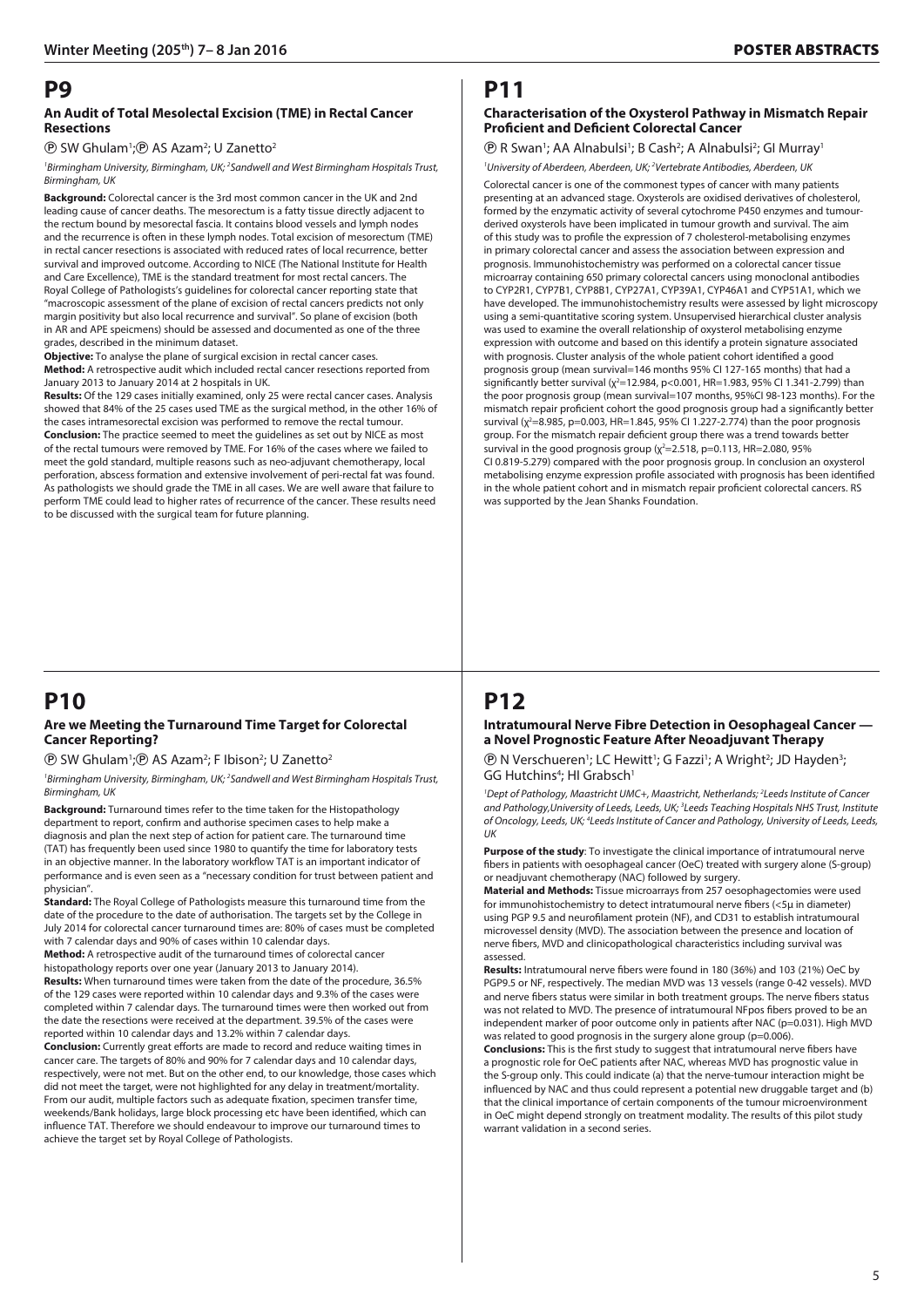### **Acute Active Colitis after Antibody Blockade of Cytotoxic T-Lymphocyte-Associated Antigen 4**

P AK Kosierkiewicz; AS Scala; SDP Di Palma

*Royal Surrey County Hospital, Guildford, UK*

**Purpose of the study:** The monoclonal antibody to cytotoxic T-lymphocyte-associated antigen 4, ipilimumab (anti-CTLA-4 antibody), is an approved treatment modality for metastatic melanoma which has improved survival rates. One of the most common side effects associated with ipilimumab is diarrhoea and colitis. The cause of the ipilmumab colitis is believed to be an immune-related adverse event usually controlled by using systemic steroid therapy. Rarely colitis is complicated by perforation and thus requires urgent surgical resection of colon. A review of the literature has revealed numerous cases of ipilimumab-induced colitis, but only in a minority of them is a full description of histological findings is included.

**Methods:** Here we report a case of severe PR bleeding and acute active colitis in a patient treated with ipilimumab for metastatic melanoma. The patient required urgent subtotal colectomy due to the severity of his ipilimumab-induced colitis.

**Summary of results:** The essential histologic findings assessed on the colectomy specimen showed fissuring ulcers extending through colonic wall, dilated crypts, pseudopolyps and increased inflammatory infiltrate in lamina propria not associated with an increased number of intraepithelial lymphocytes.

**Conclusions:** This study illustrates that the medical profession needs to become more aware that modern treatments such as humanised monoclonal antibody like ipilimumab are associate with severe toxicity.

# **P14**

### **Carcinosarcoma of Gastro-oesophageal Junction: a Rare Case Report**

P M Evans; LC Tan; S Sah

*University Hospitals Coventry and Warwickshire NHS Trust, Coventry, UK*

**Introduction:** Carcinosarcoma of the oesophagus is rare, comprising up to 2.4% oesophageal neoplasms. The majority of these tumours arise in the mid-oesophagus and comprise a squamous cell carcinoma element.

**Case Report:** A 61 year old man was referred with a seven-month history of progressive dysphagia. Endoscopy revealed a large mass in the distal oesophagus and proximal stomach which was diagnosed on biopsy as a poorly-differentiated adenocarcinoma. He underwent oesophagectomy following neoadjuvant chemotherapy. No recurrence was seen 14 months following resection. **Histology and Immunohistochemistry:** Examination of the oesophagectomy

specimen revealed a completely-excised carcinosarcoma of the gastro-oesophageal junction (80 mm long, Siewert type 3, ypT3N2Mx). It comprised poorly-differentiated adenocarcinoma adjacent to heterologous malignant sarcomatous elements (skeletal muscle, cartilaginous and smooth muscle differentiation). Four out of 66 lymph nodes contained metastatic adenocarcinoma. Immunohistochemically, the carcinomatous element was positive for cytokeratin, focally positive for CK7 and CDX2, and negative for CK20. The sarcomatous element was positive for desmin, focally positive for SMA, and negative for SMMHC, DOG1 and S100.

**Discussion:** Oesophageal carcinosarcoma is a rare and often unexpected malignancy, with initial biopsies frequently showing only carcinomatous elements. Recognition of this entity is important: there is evidence that more rapid intraluminal growth leads to earlier presentation and better short/medium-term survival than comparable squamous cell carcinomas. Furthermore, there is conflicting evidence for the efficacy of traditional radiotherapy and chemotherapy regimens used for traditional carcinomas.

# **P15**

### **The Effect of N-WASP Knockout in Murine Models of Intestinal Tumourigenesis**

**(B)** HT Morris<sup>1</sup>; L Fort<sup>1</sup>; RA Ridgway<sup>1</sup>; OJ Sansom<sup>1</sup>; FA Carey<sup>2</sup>; LM Machesky<sup>1</sup>

<sup>1</sup> CRUK Beatson Institute, Glasgow, UK; <sup>2</sup> Ninewells Hospital and Medical School, Dundee, UK

**Purpose of the Study:** N-WASP is a protein with multiple functions including regulating assembly of new actin filaments. It is important for cell migration in 3D matrix and is required for the formation of invadopodia in malignant cells. Although increased expression has been reported in a number of cancers, its role in primary colorectal cancer has not been explored. Here we investigate the role of N-WASP in intestinal turnover and tumourigenesis.

**Methods:** Turnover model: When APC is deleted from the gut, loss of its regulation of Wnt signalling results in a hyperproliferative phenotype, which is enhanced by KRas mutation. Tamoxifen-inducible, gut-specific APC $n/R$ (A) and APC $n/R$ as+/G12 mice were used to investigate the effect of loss of N-WASP (N) on the turnover and organisation of intestinal crypts. Mice were induced with tamoxifen and given bromodeoxyuridine prior to sampling in order to measure proliferation. IHC and special stains were performed to identify cell types of the small intestine and apoptosis.

**Tumour Model:** Loss of one copy of APC results in formation of adenomas within the small and large intestines; additional mutation of KRas results in a more rapid progression. APC<sup>+/fl</sup>, APC<sup>+/fl</sup>NWASPfl/fl, APC<sup>+/fl</sup>KRas<sup>+/G12D</sup>and APC<sup>+/fl</sup>KRas<sup>+/G12D</sup>NWASPfl <sup>fi</sup>cohorts were induced with tamoxifen and aged until they developed limiting signs of weight loss and anaemia. Data on survival and tumour burden were collected and samples taken for histology.

**Summary of Results:** Deletion of N-WASP increased the number of Paneth cells in both the A and AK models and the number of goblet cells in the A model. There was no effect on the number of enteroendocrine cells, apoptosis or proliferation. In the tumourigenesis model, N-WASP knockout resulted in decreased survival of APC mice. There was no difference in survival in the APC KRas model.

**Conclusions:** N-WASP may regulate intestinal epithelial differentiation and its loss may promote intestinal tumourigenesis in a murine model.

# **P16**

### **Protein Biomarker Discovery in Extracellular Vesicles Secreted by Colorectal Cancer**

M de Wit<sup>1</sup>; L Bishop-Currey<sup>2</sup>; VI Dusseldorp<sup>2</sup>; NCT van Grieken<sup>3</sup>; TV Pham<sup>2</sup>; SR Piersma<sup>2</sup>; RJA Fijneman<sup>4</sup>;<sup>®</sup> GA Meijer<sup>4</sup>; CR Jimenez<sup>2</sup>

<sup>1</sup> Netherlands Cancer Institute, Department of Pathology & VU University Medical Center, *Amsterdam, Netherlands; 2 VU University Medical Center, Department of Medical Oncology (OncoProteomics Laboratory), Amsterdam, Netherlands; 3 VU University Medical Center, Department of Pathology, Amsterdam, Netherlands; 4 Netherlands Cancer Institute, Department of Pathology, Amsterdam, Netherlands*

**Background:** Colorectal cancer (CRC) is a major health problem. Molecular biomarkers could aid early detection, diagnosis, prognosis, therapy selection, and disease monitoring. Tumour tissue secretomes contain classically secreted proteins and proteins that are secreted via vesicle-mediated transport. These extracellular vesicles (EVs) are cell-secreted membrane vesicles that are released into body fluids, and carry tissue-specific and disease-related molecules; therefore EVs represent a rich source for disease biomarkers. The aim of this study was to identify CRC protein biomarkers in EVs isolated from tumour and matched normal tissue secretomes.

**Approach:** Secretomes of fresh human CRC (n=17) and colon adenoma (n=4) tissue as well as patient-matched normal colon tissue secretomes were collected. These secretomes where cleared from cells and cell debris by centrifugation and subjected to a peptide-mediated 'miniprep' isolation of Evs. The proteins contained by these EVs were analysed by GeLC-MS/MS. Statistical data analysis was based on labelfree spectral counting and further data mining on DAVID gene ontology analysis, Secretome/SignalP and STRING.

**Results:** In total 6390 proteins were identified, of which 471 proteins were significantly 5-fold more present in CRC samples than in normal tissue EVs and 322 proteins 5-fold more present in the adenoma samples than in the normal EVs. Gene ontology analysis revealed enrichment of nuclear proteins involved in DNA damage response, chromosome organization and RNA processing in the CRC EVs. Biomarker selection of 88 candidates was based on consistent over-representation in all matched cancercompared to control-secretomes, at a significant 5-fold increase in abundance. **Conclusion:** We identified 88 candidate biomarker proteins that have potential to be detected in blood- or stool-based assays to support clinical management of CRC. Further studies are required to validate clinical applicability of these candidate biomarkers.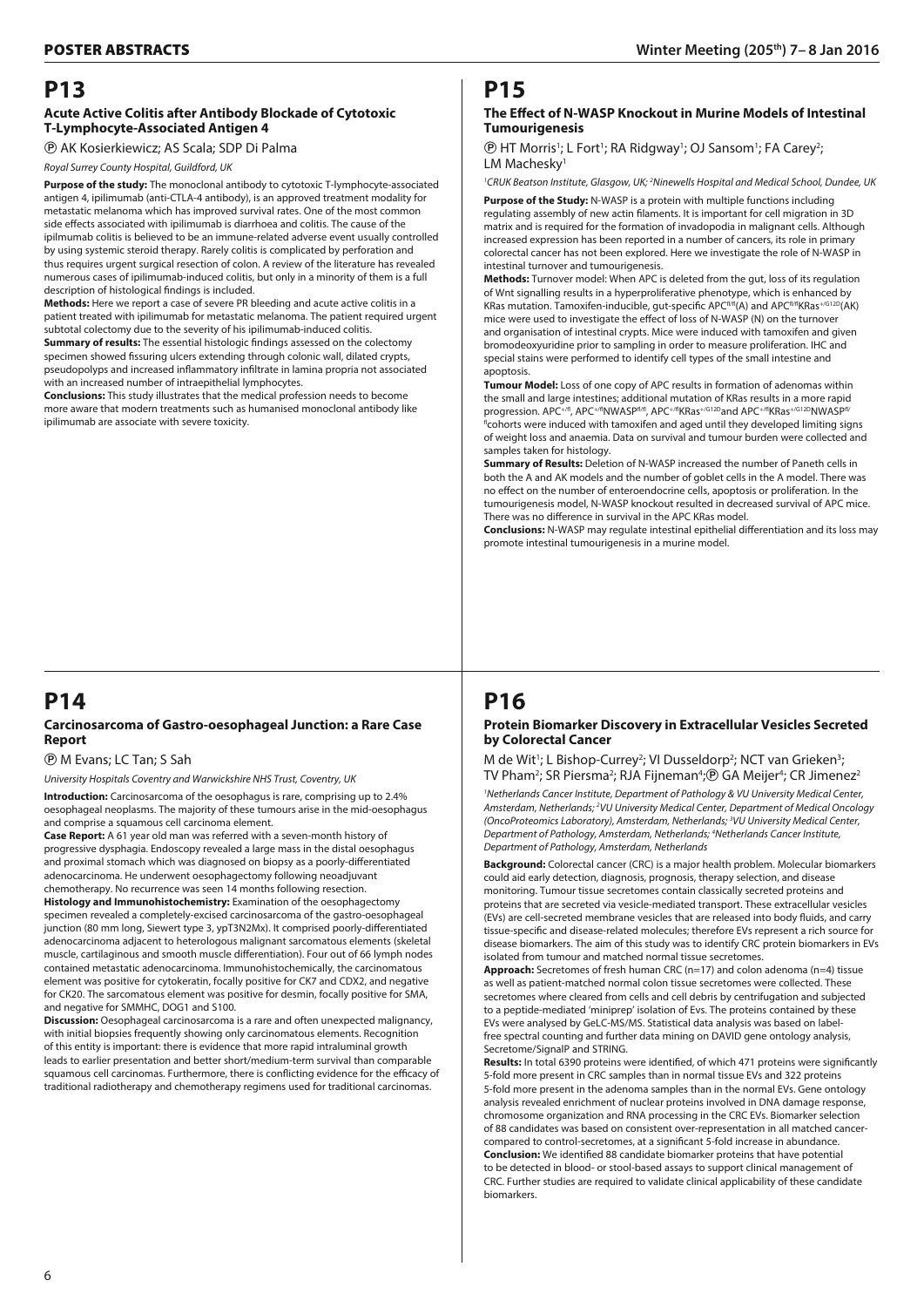*This abstract has been withdrawn*

# **P19**

### **Pseudomesotheliomatous Carcinoid Tumour within the Pleura Mimicking Malignant Mesothelioma**

P DLL Hopkins; F Alchami; R Attanoos

*Department of Cellular Pathology, University Hospital of Wales, Cardiff, UK*

**Introduction:** "Pseudomesotheliomata" is the term given to diffuse pleurotropic neoplasms of non-mesothelial histiogenesis. Pseuomesotheliomatous tumours may clinically and radiologically mimic malignant mesothelioma. Such tumours are usually peripheral lung adenocarcinomas, although other primary and secondary carcinomas, sarcomas and metastatic tumours may manifest in this way. An accurate diagnosis of malignant mesothelioma is important with respect to medicolegal compensation claims. This case illustrates the importance of the pathological diagnosis at a time when coronial cases in industrial settings are decreasing.

**Case Presentation:** We present a case of a seventy year old male, ex-smoker, with a potential history of asbestos exposure via automobile friction products; who presented with a six month history of cough, increasing breathlessness and weight loss. Imaging investigations demonstrated a right sided endobronchial mass, collapsed lower lobe of the lung, pleural effusion and associated malignant appearing, nodular pleural thickening. The patient underwent a vacuum assisted biopsy of the pleural mass to investigate potential malignant mesothelioma. A simultaneous endobronchial biopsy was undertaken of the bronichial mass. Histologically, both samples demonstrated multiple nodules and solid islands of tumour cells which were confirmed by immunohistochemistry to show neuroendocrine differentiation pattern and subsequently diagnosed as typical carcinoid tumour.

**Conclusion:** This case illustrates the rare presentation of carcinoid tumour as a pseudomesothelioma, mimicking malignant mesothelioma. Carcinoid tumours are not an asbestos related neoplasm and are typically central tumours, rarely involving the pleura. Diffuse pleurotropic growth is exceptional. This case illustrates the importance of accurate pathological assessment in malignant mesothelioma and that caution should always be exercised when relying solely on clinical or imaging appearances in potential asbestos.

# **P18**

# **Expert Referral Panels: a Case of Metastatic Pleomorphic Variant Mesothelioma in the Thyroid**

*<b>P* DA Badder<sup>1</sup>; E Youd<sup>2</sup>; R Attanoos<sup>1</sup>

<sup>1</sup> University Hospital of Wales, Cardiff, UK; <sup>2</sup> Royal Glamorgan Hospital, Llantrisant, UK

The morphological diversity of malignant mesothelioma is well recognised. We present a rare case of pleomorphic variant malignant mesothelioma metastatic to thyroid which was diagnosed as non-Hodgkin lymphoma. The case highlights the diagnostic difficulties and mimicry of mesothelioma with other non-mesothelial neoplasms and also the potential deficiencies of reliance on expert referral panels in an era of subspeciality reporting.

A 65 year old man collapsed and died and post mortem revealed a right lung tumour with intraventricular, lung, liver and lymph node metastases. The man had a history of both malignant pleural mesothelioma and non-Hodgkin lymphoma, diagnosed following expert regional referrals following pleural biopsy and hemithyroidectomy respectively.

Histological assessment revealed a poorly differentiated anaplastic epithelioid tumour, staining diffusely positive for AE1/AE3, vimentin and D2-40. All other markers were negative.

The hemithyroidectomy had been referred to a specialist regional lymphoma panel as suspected non-Hodgkin lymphoma and reported as non-Hodgkin lymphoma, unclassifiable type. Simultaneously, pleural biopsy had been referred to another expert pathologist and diagnosed as epithelioid mesothelioma. On review, the thyroid, lung and pleural tumours were considered morphologically similar. The tumour was designated as disseminated malignant mesothelioma, epithelioid subtype (pleomorphic variant).

This case illustrates the rare presentation of pleomorphic variant epithelioid mesothelioma with thyroid metastasis and its morphological mimicry of high grade non-Hodgkin lymphoma. Expert diagnostic panels play an increasing role in modern day clinical service, although limitations do exist, with such subspecialist reporting not always considering wider differential diagnoses outside their area of expertise. Optimal diagnosis is greatly facilitated by good communication from the primary source pathologist.

# **P20**

### **Glans Penis Metastasis of Pleural Sarcomatoid Malignant Mesothelioma with Heterologous Elements**

F Alchami;P AR Bamber; RL Attanoos; AR Gibbs

*University Hospital of Wales, Cardiff, UK*

**Background:** It is well recognized that pleural malignant mesothelioma may involve sites such as pericardium, peritoneum and diaphragm, and rarely metastasise to distant sites. Whilst primary malignant mesotheliomas may arise in the urogenital tract, for example in the tunica vaginalis and ovary, metastatic spread to this region is rare. We present a patient with known pleural sarcomatoid malignant mesothelioma with heterologous elements, who was diagnosed with metastasis to the glans penis at autopsy.

**Case Report:** A 74-year old male with a history of extensive asbestos exposure during work as a boiler engineer and a 13 pack-year smoking history presented with chest pain following a fall. Imaging showed opacification of his right hemithorax and videoassisted thoracoscopic surgical biopsy was performed. Histological examination revealed an atypical spindle cell population invading the fat, with prominent cartilage and bone differentiation. The cells were positive for D2-40 and p53, but negative for other mesothelioma and carcinoma markers; he was diagnosed with sarcomatoid malignant mesothelioma with heterologous elements. During treatment he presented with a glans penis mass which was felt clinically to represent a pT3 penile carcinoma. He died before biopsy could be performed. Post mortem histology of the penile mass showed similar morphology and immunophenotype to the pleural tumour; indicating metastatic spread to the glans penis.

**Conclusions:** Pleural malignant mesothelioma may rarely metastasise to unusual distant sites; giving rise to clinical confusion. We present the first reported instance of metastatic spread of pleural sarcomatoid malignant mesothelioma with heterologous elements to the glans penis, which was clinically diagnosed as penile carcinoma despite a known diagnosis of pleural mesothelioma. Metastatic mesothelioma should be considered in the differential diagnosis for all tumours identified in known mesothelioma patients, even at unusual sites.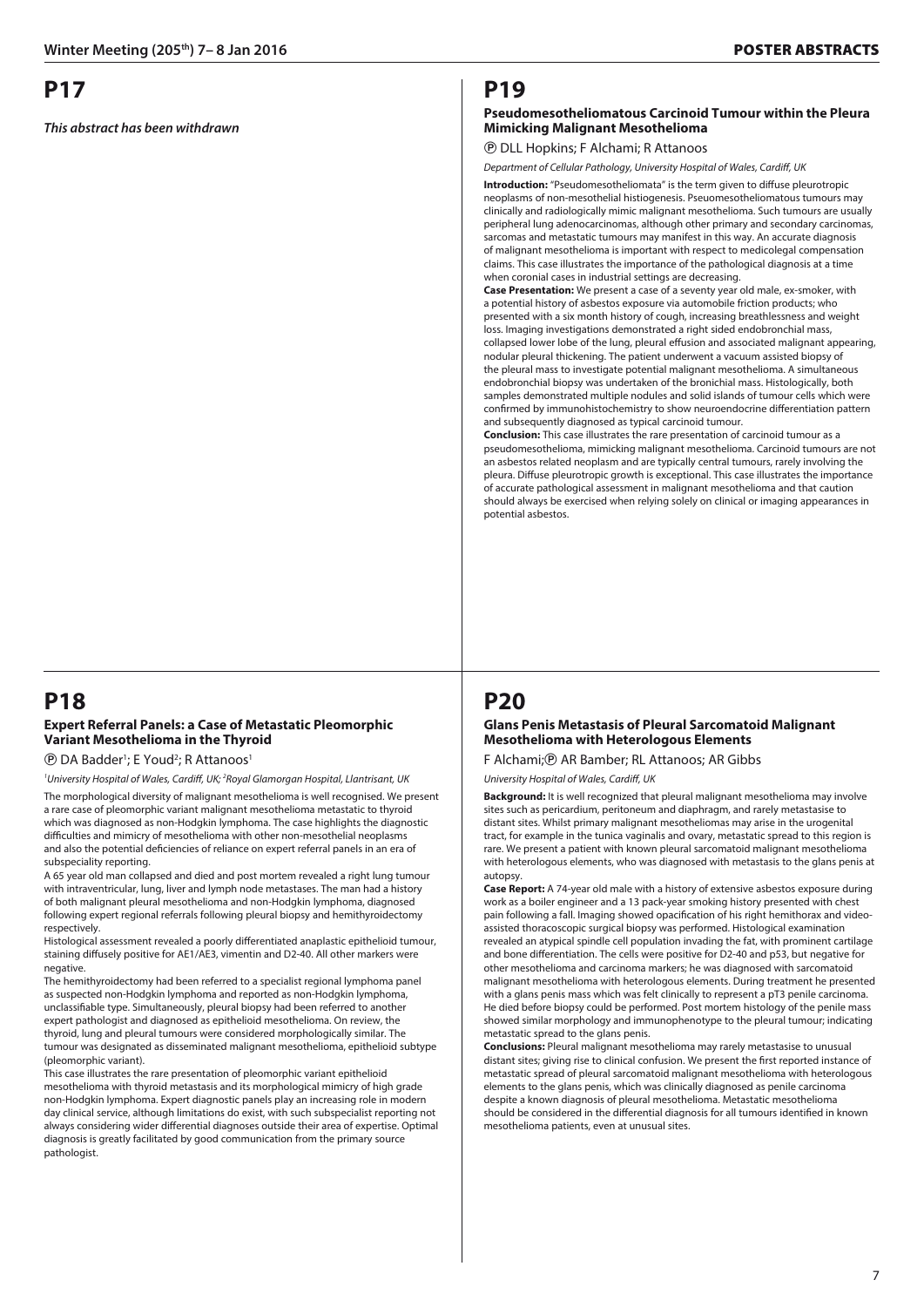### **Pleural Malignant Mesothelioma: Impact of Nuclear Grade on Survival**

F Alchami; RL Attanoos; ® AR Bamber; AR Gibbs

*University Hospital of Wales, Cardiff, UK*

**Purpose of the Study:** To evaluate the impact of nuclear grade on overall survival in pleural malignant mesothelioma.

**Methods:** Cases of pleural malignant mesothelioma epithelioid subtype were retrieved from the archives of the UK Medical Research Council Pneumoconiosis Unit based at University Hospital Llandough. All cases were examined and classified as exhibiting one of the following morphological phenotypes: epithelioid, sarcomatoid, or biphasic type. Nuclear grade was classed as high or low grade based on published criteria (Kadota et al. Mod Pathol 2012;25(2):260). All cases were confirmed according to standards set by the International Mesothelioma Interest Group (IMIG) and morphological variants confirmed by two IMIG observers. Overall survival was compared amongst patients with each phenotype using Log Rank Test (Mantel-Cox).

**Summary of Results:** 191 cases of pleural malignant mesothelioma were identified. The age range of the group was 30 – 89 years (median age 62). The cases were subtyped as follows: epithelioid 59.7%, sarcomatoid 20.9%, biphasic 19.4%. 51.8% were classified as low nuclear grade, and 48.2% as high nuclear grade. In the epithelioid group, overall survival was significantly different in cases with low nuclear grade when compared with cases with high nuclear grade (p=0.001, median survival 19 months vs. 12 months). There was no significant difference in survival based on nuclear grade for sarcomatoid and biphasic types.

**Conclusions:** Nuclear grade (low vs. high) should be included in pathology reports to convey potential favourable prognostic subgroups of patients with pleural malignant mesothelioma epithelioid type. There is no benefit to routinely reporting nuclear grade in sarcomatoid or biphasic malignant mesotheliomas.

# **P22**

### **Pleural Malignant Mesothelioma Epithelioid Type: Impact of Morphological Phenotype on Survival**

F Alchami; RL Attanoos; @ AR Bamber; RA Gibbs

*University Hospital of Wales, Cardiff, UK*

Purpose of the Study: To evaluate the impact of histological pattern on overall survival in pleural malignant mesothelioma epithelioid type.

**Methods:** Cases of pleural malignant mesothelioma epithelioid type were retrieved from the archives of the UK Medical Research Council Pneumoconiosis Unit based at University Hospital Llandough. All cases were examined and classified as exhibiting one of the following morphological phenotypes: myxoid/microcystic, tubulopapillary, solid, micropapillary, pleomorphic, or other. All cases were confirmed according to standards set by the International Mesothelioma Interest Group (IMIG) and morphological variants confirmed by two IMIG observers. Overall survival was compared amongst patients with each phenotype using Log Rank Test (Mantel-Cox). **Summary of Results:** 114 cases of pleural malignant mesothelioma epithelioid type were identified. The age range of the group was 30 – 80 years (median age 62). The cases were subclassified as follows: myxoid/microcystic 14.0%, tubulopapillary 42.1%, solid 28.1%, micropapillary 5.3%, pleomorphic 8.8%, other 1.8%. The myxoid/ microcystic phenotype was associated with favourable prognosis (median survival 24 months) compared with solid (p=0.040, median survival 14 months), micropapillary (p=0.008, median survival 12 months), and pleomorphic forms (p=0.00008, median survival 8 months). Pleomorphic phenotype had the worst median survival (8 months). **Conclusions:** Morphological phenotype is an important histological factor that should be included in pathology reports to convey potential favourable prognostic subgroups of patients with pleural malignant mesothelioma epithelioid type.

# **P23**

### **Cardiovascular Causes of Maternal Sudden Death. Sudden Adult Death Syndrome (SADS) is Leading Cause in UK Population.**

### P D Krexi; MN Sheppard

*CRY Centre of Cardiovascular Pathology, Cardiovascular Sciences Research Centre, St George's University of London, London, UK*

**Purpose of the study:** This study aims to determine the causes of sudden death during pregnancy and in the postpartum period and these patients' characteristics. Limited knowledge of this topic is available in the literature.

**Methods:** 79 cases of sudden unexpected death due to cardiac causes in relation to pregnancy and postpartum period in a database of 4678 patients were found and examined macroscopically and microscopically.

**Summary of results:** The mean age was 30 years with a range from 16 to 43 years. 29.11% were 35 years old or older. Most deaths occurred during pregnancy (53.16%) followed by postpartum (46.84%). 34 out of 51 (66.67%) were obese or overweight where Body Mass Index data were available. The leading causes of death were Sudden Arrhythmic Death Syndrome (SADS) (53.16%) and cardiomyopathies (12.66%). Other causes include dissection of aorta (5.06%), coronary artery dissection (3.80%), congenital heart disease (2.53%) and valvular disease (3.8%).

**Conclusions:** This study highlights sudden cardiac deaths in pregnancy or in the postpartum period, particularly due to SADS with possible channelopathies and cardiomyopathy. We wish to raise awareness of these frequently under-recognized entities in maternal deaths and the need of cardiological screening of the family.

# **P24**

### **Metastatic Adenocarcinoma of the Lung with Hepatoid Features: a Case Report and Results of Targeted Next-Generation Sequencing**

P PM Ellery; R Khiroya; E Borg

*UCL Hospitals NHS Foundation Trust, London, UK*

**Purpose of study:** Adenocarcinoma with hepatoid features is an extremely rare histological subtype of primary lung adenocarcinoma. It has a similar morphological appearance to hepatocellular carcinoma (HCC), and the differential diagnosis with metastatic HCC may be challenging. The genetic profile of these tumours has not yet been characterised.

**Case report:** A 75 year-old female ex-smoker presented with neck pain. MRI imaging showed multiple brain lesions, and a 4 cm soft tissue mass in the region of the cervical vertebrae. CT chest/abdomen/pelvis revealed a 1.5 cm spiculated right lower lobe lung mass; no other lesions were seen, and in particular, there was no evidence of hepatic cirrhosis or a mass lesion in the liver.

**Results:** Core biopsy of the neck mass showed a poorly-differentiated adenocarcinoma with hepatoid morphology. Immunohistochemistry was positive for the following markers: CK7, HSA (focal), pCEA, inhibin (focal). CK20, TTF-1 and ALK were negative. Targeted next-generation sequencing using a multi-gene panel detected a *KRAS* point mutation (p.Gly12Cys) at 63% frequency; this mutation has been associated with decreased responsiveness to EGFR inhibitors in non-small cell lung cancer.

**Conclusions:** Adenocarcinomas with hepatoid features rarely originate from the lung, but this primary site should always be considered in a tumour with hepatoid morphology. Clinical, radiological and immunohistochemical correlation are vital in making the correct diagnosis, and HCC must be excluded. Molecular testing for these tumours may be informative in guiding the use of targeted therapies.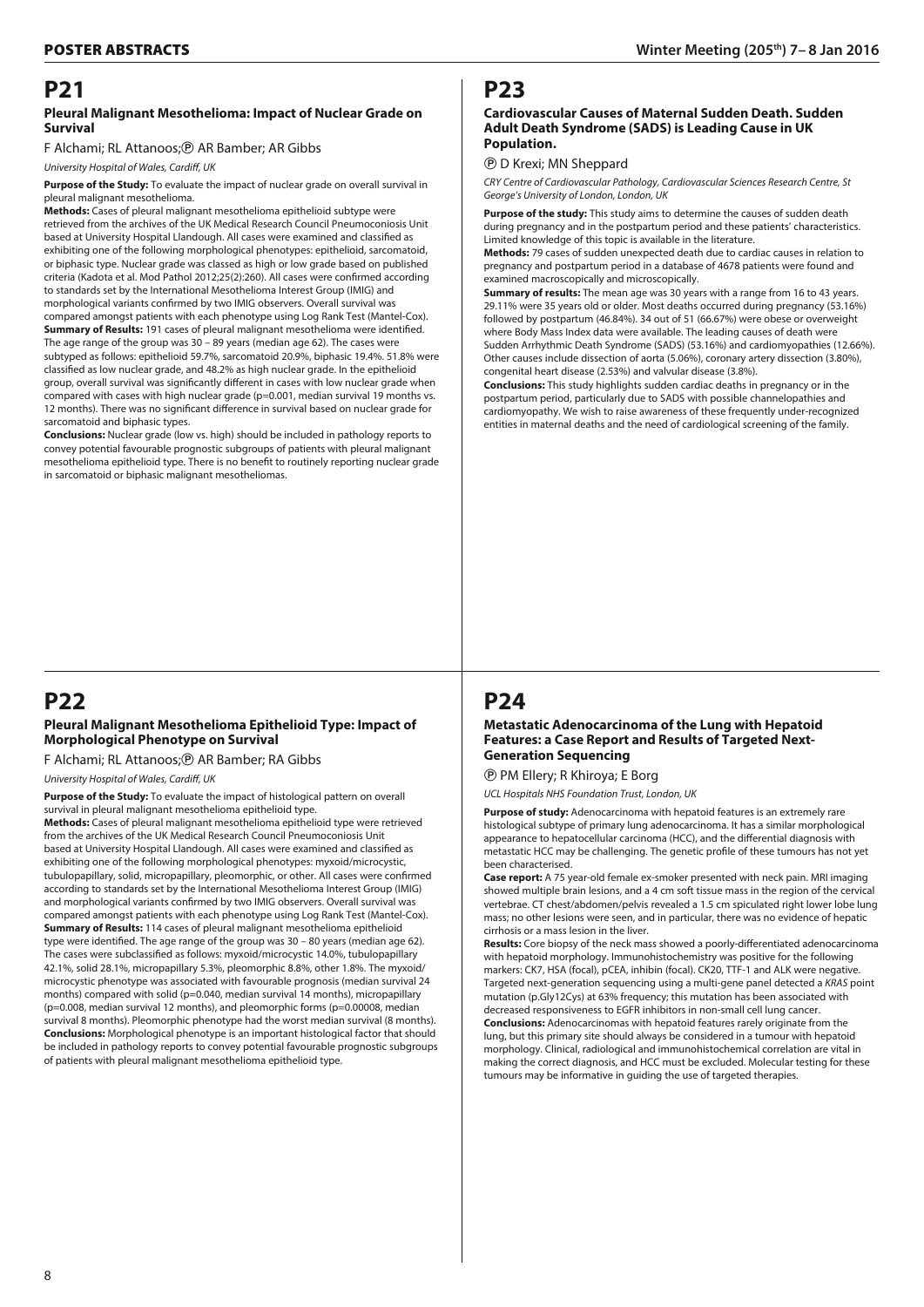### **Audit of the Rapid On-Site Evaluation (ROSE) Service for Endobronchial Ultrasound (EBUS) Guided Fine Needle Aspiration Cytology**

*(***)** B Shah<sup>1</sup>; DN Rana<sup>1</sup>; SA Thiryayi<sup>1</sup>; M Holbrook<sup>1</sup>; D Shelton<sup>1</sup>; N Narine1

*1 Central Manchester University Hospitals, NHS Foundation Trust, UK*

**Purpose of the study:** The aim of this audit was to assess the utility of the rapid on-site evaluation (ROSE) service for endobronchial ultrasound (EBUS) guided fine needle aspiration (FNA) cytology. The main objectives of this audit were to determine ROSE adequacy per lymphnode sampled and per patient and to correlate ROSE diagnosis with final cytology diagnosis. The secondary objectives were to identify type of malignancy, adenocarcinoma cases with epidermal growth factor receptor (EGFR) mutation and determine the turn around time for authorising final cytology report. **Method:** Data was collected using Labcentre and analysed using Excel. **Results:** 429(96.6%) lymphnodes and 15(3.4%) lung masses aspirates from 266 patients were included in the study period from 01-01-13 to 30-06-14. ROSE adequacy per site and per patient was 82.2% and 89.5% respectively. The final adequacy per patient was 96.2%, demonstrating full compliance with the standard of >71%. 87.8% of ROSE diagnoses were concordant with the final cytology diagnoses. The number of adenocarcinoma cases was higher than squamous cell carcinoma and small cell carcinoma. 40.1% of malignant cases were identified to be eligible for EGFR mutation testing with 10% of all cases sent showing the presence of an EGFR mutation. All of the EBUS cases were reported and authorised within the standard of the RCPath guidelines.

**Conclusion:** The ROSE service plays a vital role in directing our clinicians on how to manage the patients investigated by means of EBUS.

# **P26**

### **A Case of Methotrexate Associated Lymphoma Masquerading as Pulmonary Granulomatous Disease**

 $\textcircled{P}$  MJ Green<sup>1</sup>; N Simmonds<sup>1</sup>; J Pilling<sup>2</sup>; C Thomas<sup>3</sup>

<sup>1</sup>St Thomas' Hospital, London, UK; <sup>2</sup>Guy's Hospital, London, UK; <sup>3</sup> Royal Berkshire Hospital, *Reading, UK*

**Introduction:** Methotrexate-associated lymphoproliferative disorders affecting the lung have been reported previously in rheumatoid arthritis patients and rarely in those with psoriasis. Diagnosis can be challenging due to the rarity of the entity and its variable clinical, radiological and pathological features.

**Case description:** This is a case of Epstein-Barr Virus (EBV) positive large B cell lymphoma with Hodgkin like morphology in a 65 year old woman with psoriatic arthropathy taking regular methotrexate. Multiple bilateral lung nodules and mediastinal lymphadenopathy were found on investigation for chest symptoms. Some lesions reduced markedly in size over time and initial biopsies revealed granulomas and necrosis. The differential diagnosis included mycobacterial disease, sarcoidosis and vasculitis. Ultimately a wedge resection of an enlarging lung nodule revealed lymphoma which exhibited prominent necrosis and histiocytes similar to necrotising granulomatous inflammation.

**Discussion:** Clinicians should be aware of the occurrence of EBV positive lymphomas in patients taking methotrexate and radiologists should be aware that lesions may wax and wane in size. Definitive diagnostic procedures such as excision biopsy may be required. Pathologists should look closely at the cells surrounding apparent necrotising granulomatous inflammation to detect any large lymphoid cells and perform the required immunostaining to rule out lymphoma where necessary. This case had Hodgkin like features which also added a further layer of diagnostic difficulty.

# **P27**

# **Unexpected Diagnosis of Congenital Dyserythropoietic Anaemia Type 1 in a Stillborn: an Atypical Presentation**

**(B)** VA Bryant<sup>1</sup>; EK Karaa<sup>1</sup>

*1 Royal London Hospital, London, UK*

**Objective:** Congenital dyserythropoietic anaemia type 1(CDA1) is a rare autosomal recessive disorder causing ineffective erythropoiesis and iron overload. It results from mutations in CDAN1. The incidence is unknown and diagnosis is usually made in childhood or adolescence. Rare cases have been detected in utero manifesting as foetal hydrops.

**Method:** We report a stillborn male born at 36 weeks gestation. There was no consanguinity or significant family history. The antenatal course was complicated by unexplained cardiac enlargement and short femurs. Growth velocity remained normal and there was no haemodynamic compromise at 35/40.

**Results:** Autopsy examination revealed marked pallor and mild scrotal oedema but no hydrops. The long bones were short for gestational age otherwise there were no external malformations. The heart weighed 21grams (expected 12.9-19.5 grams) and was described as 'dilated with normal constitution'; the lungs were hypoplastic. The placenta weighed 788 grams (>97th centile). Histology revealed abundant immature haematopoietic cells within the vasculature of all organs and foetal vessels of the placenta, confirmed to be erythroid precursors. There was extensive haemosiderin deposition and excess extra-medullary haematopoiesis in the liver, involution of the thymus, fatty changes in the adrenal medulla and aspirated squames in the lungs. Placental maturation was severely delayed. The diagnosis was suggested as anaemia due to haemolytic disease. Maternal Parvovirus B19 and CMV IgM titres were negative. Kleihauer-Betke test was negative. Genetic analysis performed on cord blood found compound heterozygous mutations in the CDAN1 gene and both parents were confirmed to be carriers.

**Conclusion:** This is an atypical presentation of CDA1; cardiac enlargement without haemodynamic compromise and short long bones provided no clues at antenatal assessment. Intrauterine death may be explained by decompensated anaemia on a background of placental immaturity.

# **P28**

### **Does every placenta needs histological examination? An Audit of Adherence to Referral Guidelines by Royal College of Pathologists**

**(B)** M Belasco<sup>1</sup>; **(B)** AS Azam<sup>2</sup>; R Awasthi<sup>2</sup>

*1 University of Birmingham, Birmingham, UK; 2 Sandwell and West Birmingham Hospitals NHS Trust, Birmingham, UK*

**Background:** Examination of the placenta is effectively a whole organ biopsy that provides a record of pregnancy-related events and changes to the intrauterine environment (3). As the vast majority of pregnancies, newborns and placentas are normal, pathological examination of all placentas is neither required nor feasible for many institutions. Therefore, only a subset of placentas requires submission for histological examination.Royal College of Pathologists has provided guidance on clinical indications for placenta referral. In our unit, an increasing trend was noticed in number of placenta referrals sent for histological examination every year.

**Objectives:** (1) To assess if all the placentas sent for histological examination meet the referral criteria provided by Royal College of Pathologists, UK. (2) To implement the triage system for placental examination (in agreement with local clinicians and midwifery team).

**Methodology:** A retrospective audit of placenta referrals sent to the Histopathology department over a period of one year (1/1/14 to 31/12/14).

**Results:** Total 408 placentas were referred for histological examination over one year. 337 out of 408 (83%) placentas met the referral criteria. Atleast 30 placentas (7%) did not require histological examination according to the guidelines. A significant number 41/408 (10%) could not be classified into either 'indicated' or 'not indicated' category due to insufficient clinical information provided. Using triage tool, 33 placentas required macroscopic examination only and 56 (14%) storage.

**Conclusion:** Each placental examination (including cut up, reporting time and tissue processing) costs £99.25 to the trust. From our results, it would essentially mean nearly £3000 to the trust every year. The importance of providing the pathologist with appropriate clinical history cannot be overemphasized. Unnecessary referrals for histology increase the workload, waste resources and possibly cause a delay in delivery of reports.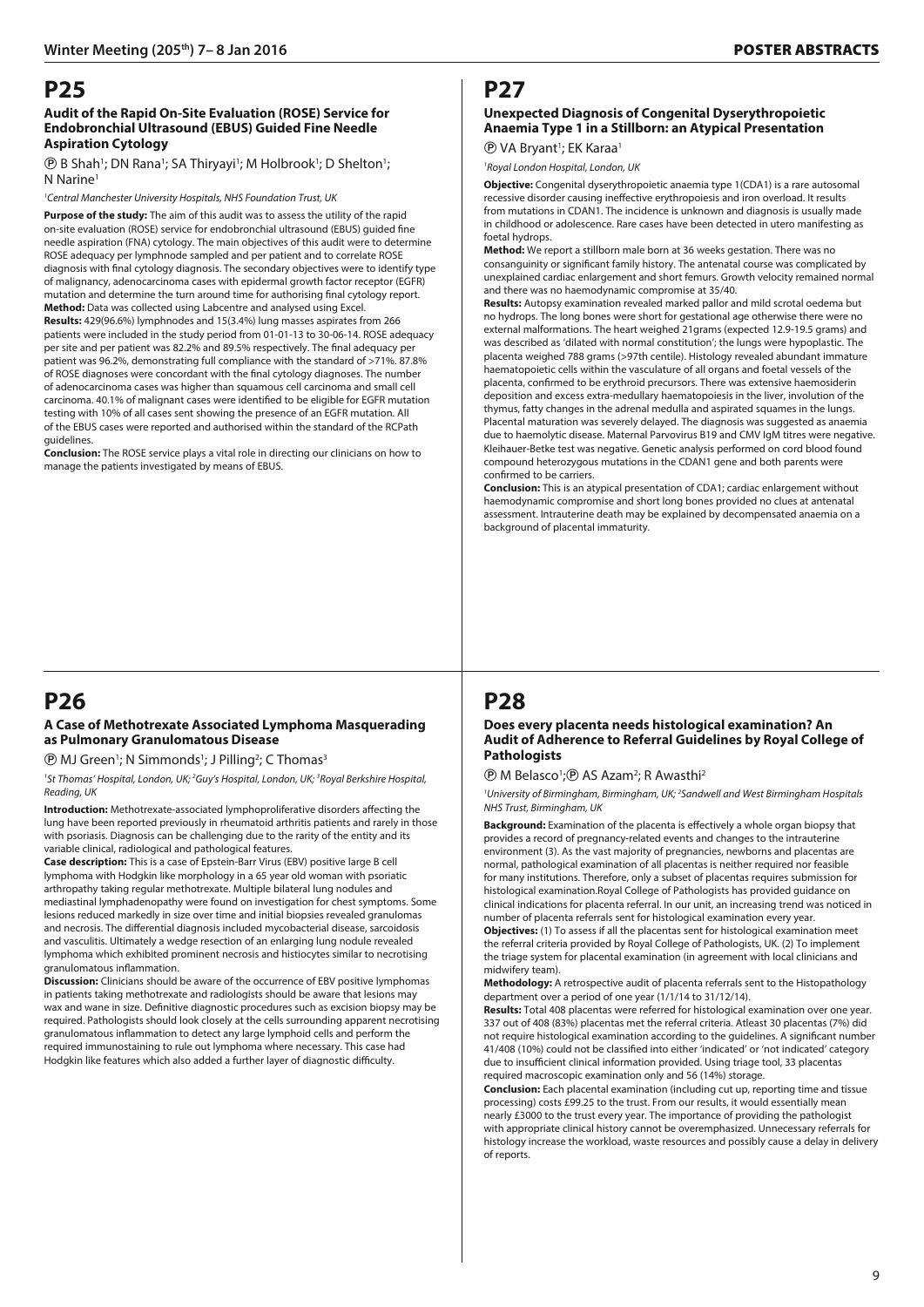### **Novel Clinical Autopsy Performed with Postmortem Micro-CT: First Experience**

**@ JC Hutchinson<sup>1</sup>; OJ Arthurs<sup>1</sup>; IG Haig<sup>2</sup>; NJ Sebire<sup>1</sup>** 

<sup>1</sup> Great Ormond Street Hospital, London, UK; <sup>2</sup> Nikon Metrology, Tring, UK

Autopsy examination of early miscarriages (<20gw) can be technically challenging and is inherently a destructive process, with the possibility that congenital abnormalities may be missed or misinterpreted. Imaging is increasingly used to guide the autopsy process and post mortem 1.5T MRI shows excellent correlation with autopsy findings over 18gw / 500g bodyweight, however, its diagnostic accuracy is reduced below these thresholds. High field MRI can provide the necessary resolutions, but is expensive and scan time is hard to obtain. Micro-CT may be one solution, and has been used in animal imaging and industry for many years.

We present a pathological and radiological correlation of the findings from the first clinical use of micro-CT in perinatal autopsy practice. The case was selected prospectively from referrals to our institution; full written consent to research was provided. The clinical history was that of a termination of pregnancy at approximately 14gw for a presumed sacrococcygeal teratoma. A micro-CT scan was acquired using a Nikon XTH225 micro-CT scanner and post-processed using VG Studio MAX. Excellent internal contrast was demonstrated, with views of all organ systems obtained. Micro-CT demonstrated membranes in contact with the fetal skin and multiple deformations. Standard CT was non-diagnostic for every organ system. At subsequent (unblinded) autopsy, no teratoma was identified but a final diagnosis of ADAM complex was reached.

This case report demonstrates the potential of micro-CT for detailed PM imaging of entire fetuses whilst maintaining tissue integrity, with significant implications for perinatal autopsy practice. In addition, 3D volumes generated by micro-CT provide a permanent record of findings that can be virtually dissected and discussed with the clinical team.

# **P30**

### **Microcomputed Tomography and Histological Features of Severe Pulmonary Hypertension**

P JC Hutchinson; OJ Arthurs; MT Ashworth; NJ Sebire

*Great Ormond Street Hospital, London, UK*

Microcomputed tomography (Micro-CT) can provide 3D volumes with resolutions equivalent to that of low-power histology. Acquisition times can be shortened by pre-soaking specimens in a solution with high atomic number, such as Lugol's iodine. We present a patho-radiological correlation of lung biopsy material from a 10 year old with a clinical history of severe idiopathic pulmonary arterial hypertension and explore technical considerations around specimen preparation for micro-CT examination. Three samples of lung weighing approximately 0.5g were selected at random from an explanted lung (explanted for pulmonary arterial hypertension). These were randomised to either simple iodination (Lugol's solution, 2.94X10-4mol/ml) or formalin fixation for 48 hours followed by iodination in Lugol's solution of either 2.94X10<sup>-4</sup>mol/ ml or 4.98x10-5mol/ml prior to micro-CT examination. Images were acquired using a Nikon XTH225 Micro-CT scanner and post-processed using VG Studio MAX. Following micro-CT examination, the tissue samples underwent routine histological preparation. Histological examination demonstrated changes of severe pulmonary arterial hypertension, including plexiform lesions and thickening of the muscular arteries, pulmonary veins and bronchioles. Iodination and fixation did not interfere with tissue processing, embedding or H&E staining of slides (sections from the unfixed iodinated sample showed nuclear smudging and variation in staining). The pre-fixed tissues showed good preservation of cellular detail. Micro-CT volumes demonstrated adequate tissue contrast with diagnostically thickened vessels within the volume renderings. Complex interstitial lesions and dilated pleural lymphatics were also present in the micro-CT data.

The findings demonstrate the potential for micro-CT to produce diagnostically relevant diagnostically relevant datasets but highlight the need for adequate tissue fixation prior to or during iodination.

# **P31**

# **Non-destructive Imaging of Pathology in Mouse Embryos Using Micro-CT: Implications for Human Fetal Autopsy Practice**

**(B)** JC Hutchinson<sup>1</sup>; M Peltzer<sup>2</sup>; M Darding<sup>2</sup>; H Walczak<sup>2</sup>; NJ Sebire<sup>1</sup>; OJ Arthurs<sup>1</sup>

<sup>1</sup>Great Ormond Street Hospital, London, UK; <sup>2</sup>University College London, London, UK Retention of embryonic tissue for teaching and research has become complex for medico-legal reasons following numerous organ retention issues. In addition, anatomical dissection of very small embryos is technically demanding. Virtual datasets of embryos would allow anatomical diagnosis and are both less controversial and simpler to obtain and store. Virtual datasets of embryos have previously been described using destructive methods such as episcopic fluorescence microscopy and high-resolution episcopic microscopy, however, high-field MRI and micro-CT present methods of obtaining these datasets in a manner that maintains tissue integrity. We present a series of images from phenotypically normal and abnormal mouse embryos (length 4-5 mm) obtained using micro-CT. Mouse embryos were immersed in Lugol's iodine for 24 hours prior to being rinsed in water and immobilised using non-nutrient agar. Images were acquired using a Nikon XTH225 micro-CT scanner, reconstructed using proprietary software and post-processed using VG Studio MAX. Even in these tiny specimens, excellent internal contrast was demonstrated, with good views of all organ systems obtained. Specific abnormalities identified include a VSD (0.24mm), exencephaly and foreface disruption. Excellent views of normal central nervous system, respiratory system, cardiovascular system, genitourinary and digestive tract systems were also obtained at micrometer resolution.

Micro-CT technology is able to non-destructively create datasets of embryos at high resolution, which can then be re-dissected; 3D printed or indefinitely stored and could provide a solution to current issues affecting the use of embryonic tissue for diagnosis, teaching and research.

# **P32**

# **Ancillary Endoscopic Assisted Examination of Explanted Hearts**

P JC Hutchinson; MT Ashworth; OJ Arthurs; NJ Sebire

*Great Ormond Street Hospital, London, UK*

Cardiac transplantation is an increasingly common procedure, usually undertaken either for cardiomyopathy or complex congenital heart disease. Gross dissection of these specimens is an important step in diagnostic correlation due to complex genotype-phenotype relations. Standard procedure at macroscopic examination may include a single cut placed from apex to base resulting in a simulated 4-chamber view through the atria and ventricles. Surgical procedures, valve harvesting or the presence of a ventricular assist device may make gross assessment of an explant in such a manner more difficult. Furthermore, it is difficult objectively to assess valve function following the use of this technique.

We present initial experience with the use of endoscopic assisted evaluation of these explant specimens. Fresh explanted hearts were examined using a straight forward 0 degree 3mm laparoscope as part of a standard Storz laparoscopy stack. The camera was introduced to the right atrium and right ventricle via the caval vein orifices and right ventricular outflow tract to retain structural integrity. Excellent in-situ views of the right atrium, inter-atrial septum, tricuspid valve and right ventricular myocardium were obtained. Examination of the left atrium and ventricle utilised cannulation of the pulmonary vein orifices and aorta, and facilitated views of the coronary artery ostia, mitral valve and interventricular septum. Examination of the specimen under water facilitated recording of simulated valve function.

This novel technique as part of examination of explanted cardiac specimens represents an innovative approach for evaluating anatomical features in the intact heart and allows evaluation of valve function. It also has the potential for use in education and training of cardiac pathologists, echo sonographers and paediatric surgeons.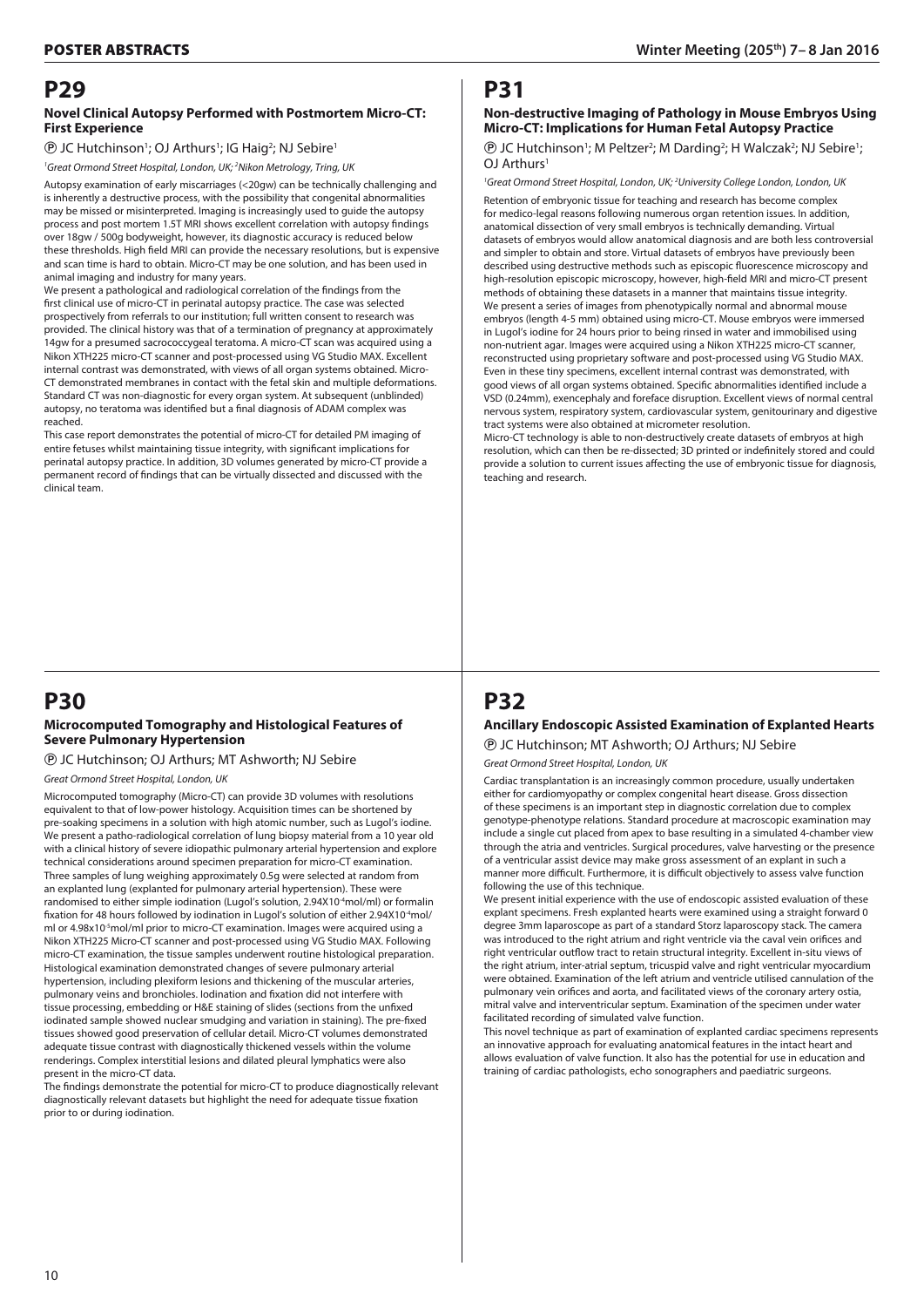## **Contemporary Demographic Features of Intrauterine Death: a Review of >1,000 Stillbirths and Intrauterine Deaths in London**

J Man1 ; P JC Hutchinson2 ; MT Ashworth2 ; I Jeffrey3 ; NJ Sebire2

<sup>1</sup> University College London, London, UK; <sup>2</sup> Great Ormond Street Hospital, London, UK; <sup>3</sup> St. *George's Hospital, London, UK*

It is estimated that there are at least 3.2 million stillbirths worldwide per year. Reported associations include extremes of parity and maternal age, maternal obesity, maternal ethnicity, gestational diabetes and antenatal vaginal bleeding, however, the strength of many of these associations isunclear. We present demographic data from a retrospective cohort autopsy cases from two London centres.

Data was retrospectively collected from 1,064 postmortem reports of intrauterine deaths before 124 weeks' and later stillbirths. Objective criteria were defined a priori and applied to cases within the database. Statistical comparisons were made to establish demographic associations.

There were 639 were stillbirths and 425 pre 24 week intrauterine deaths (miscarriage). The majority of deaths were antepartum (72%). Women within the study cohort were significantly more likely to be older (p<0.0001) and more obese (p<0.0001) than the matched National distribution of maternities. Women of black ethnicity were over-represented within the study, with a particular increased risk of midtrimester miscarriage (p<0.0001). Maternal fibroids (p=0.0002) and antenatal vaginal bleeding (p=0.0004) were significantly associated with miscarriage compared to stillbirth. Any form of maternal diabetes was associated with an increased risk of stillbirth (p=0.02) compared to miscarriage, whilst maternal hypertension was strongly associated with stillbirth (p<0.0001).

These data demonstrate that certain demographic features, such as increasing maternal age and obesity, are associated with generalised increased risk of intrauterine death across gestation, whereas other features are more specifically associated with midtrimester loss (black ethnicity, antenatal vaginal bleeding), or later stillbirth (maternal diabetes and hypertension). Such findings provide additional information regarding the aetiologies of fetal demise across the gestational age spectrum.

# **P34**

### **Utility of Histological Examination of Internal Organs for Determination of Cause of Intrauterine Death: Analysis from >1,000 cases**

J Man<sup>1</sup>;<sup>®</sup> JC Hutchinson<sup>2</sup>; MT Ashworth<sup>2</sup>; L Judge-Kronis<sup>2</sup>; I Jeffrey<sup>3</sup>; NJ Sebire2

<sup>1</sup>University College London, London, UK; <sup>2</sup>Great Ormond Street Hospital, London, UK; <sup>3</sup>St. *George's Hospital, London, UK*

The Royal College of Pathologists advises that at least one block of all major thoracic and abdominal organs is taken at autopsy as part of investigation of fetal and perinatal death. These guidelines are based on expert opinion, rather than published data. Stillbirth is more than ten times as common as SUDI, with no large scale evaluation of the importance of organ specific histological examination in fetal demise investigation. A postmortem database was used to collate a retrospective cohort of intrauterine deaths from two London tertiary referral centres. Criteria for significant findings on histological examination were defined a priori and applied to every case; specific additional coding was used to categorise cases in which histology was not taken or too autolysed to contribute. Data was analysed using statistical packages, including Stats Direct.

Of 1,064 intrauterine deaths, 31 organs across 28 cases (excluding placental examination) demonstrated abnormal histological findings that directly contributed to the cause of death. Of these, the majority were identified on histological examination of lung (68%), kidney (16%), brain (10%), heart (3%) and liver (3%). In no case did histology of the spleen, adrenals, thymus, pancreas or thyroid provide a cause of death. (Cases in whom histological examination was abnormal but without which the cause of death would still have remained the same were not included in this analysis). These data indicate that histological sampling of visceral organs (excluding the placenta) adds little to investigation of intrauterine death in terms of direct determination of the underlying cause of death. Whilst routine histology retains value in specific circumstances and macroscopically abnormal organs, additional alternative postmortem investigations are required to better aid pathologists, clinicians and families to provide definitive causes of death.

# **P35**

# **Importance of Placental Examination in the Investigation of Intrauterine Death: Evidence from a Cohort of >1,000 Cases**

J Man<sup>1</sup>; <sup>®</sup> JC Hutchinson<sup>2</sup>; A Heazell<sup>3</sup>; MT Ashworth<sup>2</sup>; I Jeffrey<sup>4</sup>; NJ Sebire2

<sup>1</sup>University College London, London, UK; <sup>2</sup>Great Ormond Street Hospital, London, UK;<br><sup>3</sup>Manchester University, Manchester, UK: <sup>4</sup>St. George's Hospital, London, UK *Manchester University, Manchester, UK; 4 St. George's Hospital, London, UK*

Histological examination of the placenta forms a critical part of the investigation of intrauterine death, with placental causes of fetal demise reported as second only to unexplained deaths. We sought to establish the utility of placental examination in a large cohort of intrauterine deaths using pre-defined criteria for likely significance. A post-mortem database was used to retrospectively analyse 1,064 cases of stillbirth and second trimester intrauterine death from two tertiary referral centres in London. Cases were divided into broad groups (early miscarriage [<20 weeks], late miscarriage [20-24 weeks] and stillbirth [>24 weeks]). Criteria for the significance of findings of placental histology were defined a priori to ensure consistent interpretation. In 964 cases, the placenta was submitted for examination. Nearly one third of placentas showed entirely normal histological examination of the umbilical cord, membranes and placental sections. Overall, 303 cases had the cause of death assigned secondary to placental abnormalities, including cases of ascending infection which were mainly associated with fresh second trimester intrauterine deaths.

Of the 575 stillbirths with placenta submitted, 347 showed some placental abnormality of which 109 (19%) were the presumed cause of death. These included placental abruption (26; 24%), features of uteroplacental malperfusion (42; 39%) and a range of other rare specific pathologies such as chronic histiocytic intervillositis (3; 3%) and massive perivillous fibrin deposition (6 (5%)). The remaining 240 cases demonstrated mild changes of uncertain clinical significance such as focal villitis or intervillous thrombus.

These findings indicate that placental examination is the single most useful component of a stillbirth autopsy and should be mandatory in every case. However, interpretation of the clinical significance of many findings remains uncertain.

# **P36**

# **Blinded Objective Assessment of Thymic Involution Shows Poor Association With Cause Of Death**

J Man<sup>1</sup>;<sup>®</sup> JC Hutchinson<sup>2</sup>; MT Ashworth<sup>2</sup>; I Jeffrey<sup>3</sup>; NJ Sebire<sup>2</sup>

<sup>1</sup> University College London, London, UK; <sup>2</sup> Great Ormond Street Hospital, London, UK; <sup>3</sup> St. *George's Hospital, London, UK*

Thymic involution is characterised by the "starry sky" appearance caused by increased turnover of intrathymic lymphocytes and prominent macrophages. It has been suggested as a marker of intrauterine growth restriction (IUGR) and described secondary to other complications such as chorioamnionitis. Grading of thymic involution is described using the van Baarlen (VB) grading system. We aimed to assess how well such thymic involution can be quantitatively assessed in routine stillbirth autopsies.

Cases were selected from a database of miscarriages and stillbirths from 2005-2013 across two London centres. The control group (20 cases) comprised unexplained intrauterine deaths with normal biometry, placental and autopsy findings. The IUGR group (14 cases) had known antenatal diagnosis of growth restriction, birthweight <10th centile and maternal vascular underperfusion on placental examination. The thirdgroup were small for gestational age fetuses (SGA; <10th centile; 12 cases) but with histologically normal placentas (likely constitutionally small). One haematoxylin & eosin slide of thymic tissue from each case was blindly assessed for: Corticomedullary ratio, number of Hassall's Corpuscles/field, number of tingible body macrophages/field, distance between lobules and VB grade.

There was no difference between the groups for the number of Hassall's corpuscles/ field, number of tingible body macrophages/field, average distance between lobules or VB grade. The only statistically significant finding was that true IUGR cases had reduced corticomedullary ratios compared with controls (p=0.02) but there was no difference between controls and the SGA group.

These findings indicate that whilst in typical IUGR there are histological changes of thymic involution, as evidenced by reduced corticomedullary ratio, there ismarked overlap with non-IUGR cases and subjective assessment of VB grade is not a reliable tool toassess the cause of fetal demise in individual cases.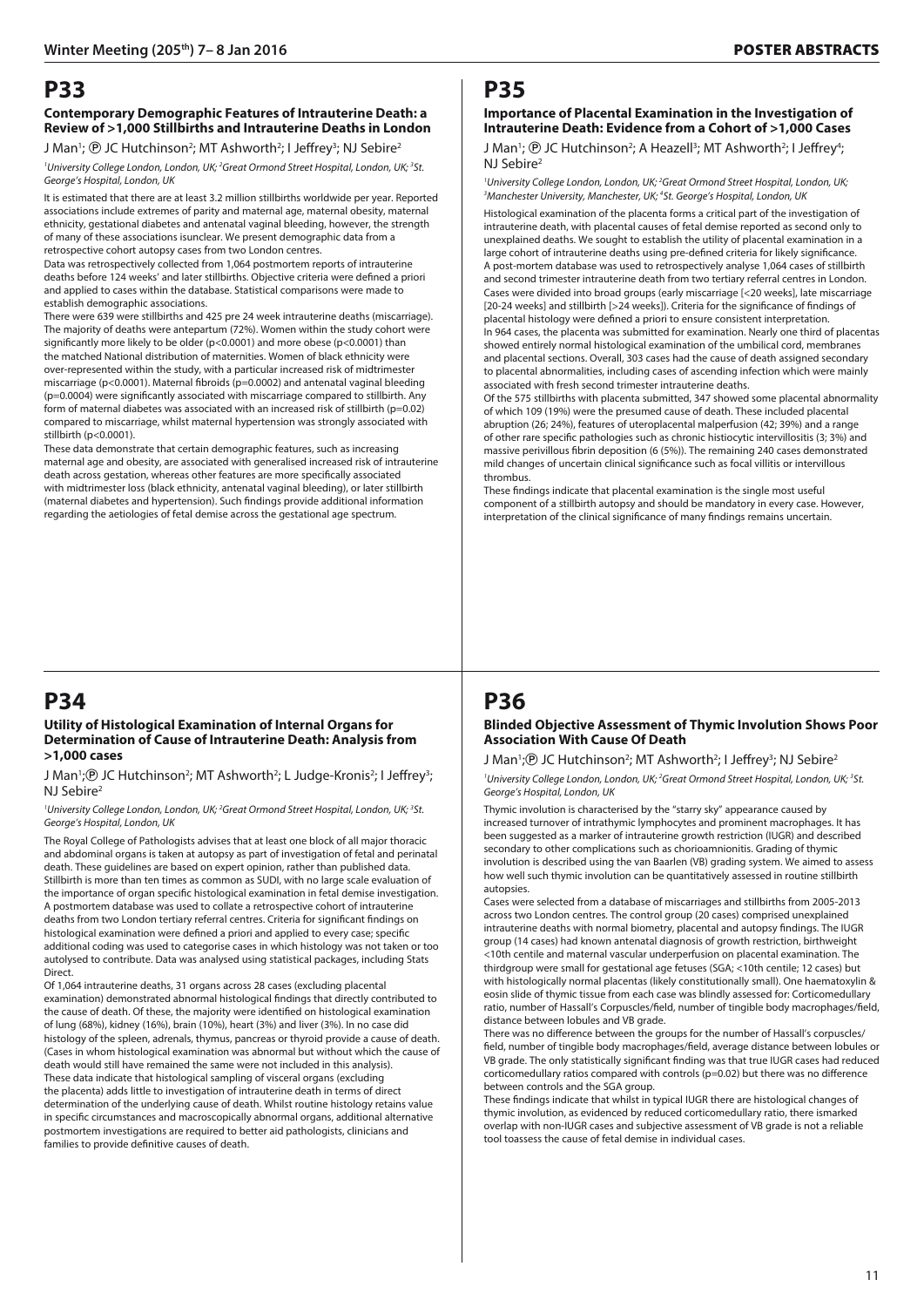# **The Role of Autopsy in Determining the Cause of Intrauterine Death; Unexplained Rate is Dependent on Interpretation**

J Man<sup>1</sup>;<sup>®</sup> JC Hutchinson<sup>2</sup>; A Heazell<sup>3</sup>; MT Ashworth<sup>2</sup>; I Jeffrey<sup>4</sup>; NJ Sebire2

<sup>1</sup>University College London, London, UK; <sup>2</sup>Great Ormond Street Hospital, London, UK;<br><sup>3</sup>Manchester University, Manchester, UK: <sup>4</sup>St, George's Hospital, London, UK *Manchester University, Manchester, UK; 4 St. George's Hospital, London, UK*

Despite advances in diagnostic techniques, 15-60% of stillbirths remain unexplained despite postmortem examination. Various classification systems are used to code such deaths, leading to great variation in interpretation of findings and a wide rate of 'unexplained' deaths, with implications for parents and clinicians. The aim of this study was to objectively assign causes and classifications of death based on pre-determined criteria. Postmortem information on 1,064 cases of intrauterine deaths from 2005-2013 from two London tertiary referral centres was retrospectively analysed using predefined criteria for the classification of cause of death. Statistical comparisons were made using Stats Direct.

Based on strict criteria for definite pathological findings, 63% of the study population had an unexplained cause of death despite full autopsy. Unexplained deaths were more frequent with increasing fetal maceration. 27% of intrauterine deaths had no associated clinical, fetal or placental lesions (fully unexplained) while the remainder had no definite cause but had associated risk factors present or findings of uncertain significance at autopsy. The cause of 18% was mainly identified from review of the clinical history or external examination. A further 18% of cases had a definite placental cause of death, while invasive autopsy with tissue sampling provided the cause of death in only a small minority of cases.

Depending on the criteria used, 25-60% of intrauterine deaths may be assigned the category of 'unexplained' highlighting an area of potential interpretive bias, which accounts for the variation in 'unexplained' rates across previous studies. The findings highlight the need for objective criteria in the classification of intrauterine death and development of novel investigations beyond current autopsy practice to reduce the number of unexplained deaths.

# **P38**

### **Effects of Intrauterine Retention and Postmortem Interval on Bodyweight of Intrauterine Deaths: Implications for Assessment of Fetal Growth Restriction in Stillbirth**

### J Man<sup>1</sup>;℗ JC Hutchinson<sup>2</sup>; MT Ashworth<sup>2</sup>; I Jeffrey<sup>3</sup>; NJ Sebire<sup>2</sup>

<sup>1</sup>University College London, London, UK; <sup>2</sup>Great Ormond Street Hospital, London, UK; <sup>3</sup>St. *George's Hospital, London, UK*

It has been reported that around 45% of stillbirths are small for gestational age (SGA) or growth restricted, based on weight at birth or autopsy (<10th centile of expected normal livebirth weight). This has resulted in studies to reduce stillbirth rates based on improved detection of growth restriction antenatally. The present large study examines effects of changes in fetal weight secondary to intrauterine retention post death and during the post-mortem interval.

A database of 1,064 intrauterine deaths undergoing autopsy at one of two London specialist centres was interrogated to identify cases of stillbirth beyond 23 weeks of gestation (to allow calculation of expected birthweight (BW) based on WHO standards). For each case, the delta BW was derived as the number of standard deviations by which the observed BW differed from expected.

35/674 (5%) stillbirths had a known antenatal diagnosis of IUGR. Of the 533 stillbirths with a recorded birthweight delivered >23 weeks', 192 (36%) had raw birthweight <10th centile (SGA). 308 had documented intrauterine interval (IUI; length of intrauterine retention post-IUD based on ultrasound scans and history). There was a significant relationship between IUI and delta birthweight, indicating that with intrauterine retention fetuses lose weight in utero; average -0.8 SDs at over 3-4 days. In addition, of the 615 cases with both birthweight and bodyweight at autopsy recorded, there was an average 12% further loss of fetal weight during the 6-7 day post-mortem interval.

These findings demonstrate that a significant proportion (around 20%) of the apparent SGA in stillbirths is erroneous and such low body weights are due to changes that occur following death, this effect being even more marked if bodyweight at autopsy is used. The findings have implications for policy regarding stillbirth prevention strategies.

# **P39**

### **Proximity Extension Multiplex Immunoassay of Tissue Lysates Identifies Potential Prognostic Biomarkers in Endometrial Cancer**

### M Cummings<sup>1</sup>; G Mappa<sup>1</sup>; R Hutson<sup>2</sup>; N Wilkinson<sup>3</sup>; ® NM Orsi<sup>1</sup>

*1 Section of Pathology and Tumour Biology, Leeds Institute of Cancer and Pathology,*  University of Leeds, Leeds, UK; <sup>2</sup>Gynaecology Services, St. James's Hospital, Leeds, UK; <sup>3</sup>Dept. *Histopathology, St. James's Hospital, Leeds, UK*

Endometrial cancer (EC) is the commonest gynaecological malignancy in the developed world. Type I ECs (75% cases) are commonly oestrogen-sensitive, arise on a background of hyperplasia and are low grade. Instead, Type II ECs are high grade, frequently oestrogen receptor negative, are thought to arise rapidly from intraepithelial neoplasia and have poorer outcomes. The aims of this study were to relate tumour microenvironmental and signalling marker profiles with both carcinogenesis and prognosis.

Endometrial tissue lysates (38 normal, 25 hyperplastic and 97 cancerous; 46 Type I/51 Type II) were profiled for a panel of 92 cancer-associated protein biomarkers by proximity extension assay. Clinicopathological and follow-up (median 43.4  $m$  months) data were collected for all cancer cases (n=97). Tissue type associations were determined by Kruskal-Wallis tests with Dunn's tests post-hoc, while biomarker associations with progression-free survival were determined by Cox proportional hazards regression. The False Discovery Rate was used to correct for multiple comparisons.

23 of the targets showed significant differences between normal and hyperplastic tissues, and 2 between hyperplasia and Type I ECs. Of the 9 proteins which were significantly higher in Type II vs. Type I ECs, kallikrein-6, stem cell factor, midkine and follistatin were associated with poor prognosis. Of the 11 proteins that were significantly lower in Type II vs. Type I ECs, CD40 ligand, galectin-3, tissue factor and betacellulin were associated with good prognosis. In addition, while survival analyses confirmed Her2 to be an indicator of poor prognosis, prostasin appeared to be a marker of good prognosis in EC.

Proximity extension multiplex immunoassay allowed high-throughput identification of protein markers involved at different stages in endometrial carcinogenesis as well as identifying novel prognostic biomarkers in EC.

# **P40**

### **Establishment of Tumour Progression Scale for Invasive Bladder Cancer Models**

### CJS Kung<sup>1</sup>; C Kiourtis<sup>1</sup>; S Fraser<sup>2</sup>; OJ Sansom<sup>3</sup>; <sup>®</sup> T Iwata<sup>1</sup>

<sup>1</sup>University of Glasgow, Glasgow, UK; <sup>2</sup>Queen Elizabeth University Hospital, Glasgow, UK;<br><sup>3</sup>Beatson Institute for Cancer Besearch, Glasgow, UK *Beatson Institute for Cancer Research, Glasgow, UK*

Purpose of the Study: In the recent years, induction of invasive bladder cancer by carcinogen, N-butyl-N-(4-hydroxybutyl) nitrosamine (OH-BBN), is increasingly used in mice with genetically engineered mutations (GEMs). Resulting histopathology is reported to be similar to that of human bladder cancer. OH-BBN treatment is also known to trigger inflammation, followed by formation of tumours that are highly infiltrated with immune cells. In order to facilitate the evaluation of tumour progression in mice, we generated the "Tumour Progression Scale" and evaluated its usefulness in phenotyping mouse bladder tumours with inflammatory phenotype. **Methods:** Mice with FGFR3 mutations, Pten deletion and wild-type were treated with 0.05% OH-BBN in drinking water for 10 weeks and sacrificed at 20 weeks from the treatment start. "Tumour Progression Scale" was drafted in reference to human TNM staging/WHO classification of Bladder tumours 1973/2004 and in consultation with the pathologist, and refined by examining carcinogen-induced mouse bladder cancer samples regardless of genotype (n=98). Scoring was also performed using individual criterion for tumour characteristics and immune cell infiltrations.

**Summary of Results:** GEM models showed increased tumourigenesis. The model demonstrated a high level of lymphocyte infiltration in tumours and often in the urothelium. Inflammatory infiltrate observed at 20 weeks are likely to be related to tumour progression.

**Conclusions:** Scoring using Tumour Progression Scale was useful in highlighting overall differences in the level of tumour progression among GEM cohorts. In addition, scoring using individual criterion further differentiated the cohorts' phenotype. It is beneficial to use both Tumour Progression Scale and individual scoring criteria for tumour characteristics and immune infiltrations in assessing carcinogen-induced GEM models of bladder cancer.

CJSK was supported by Pathological Society Bursary for Undergraduate Vacation Studies.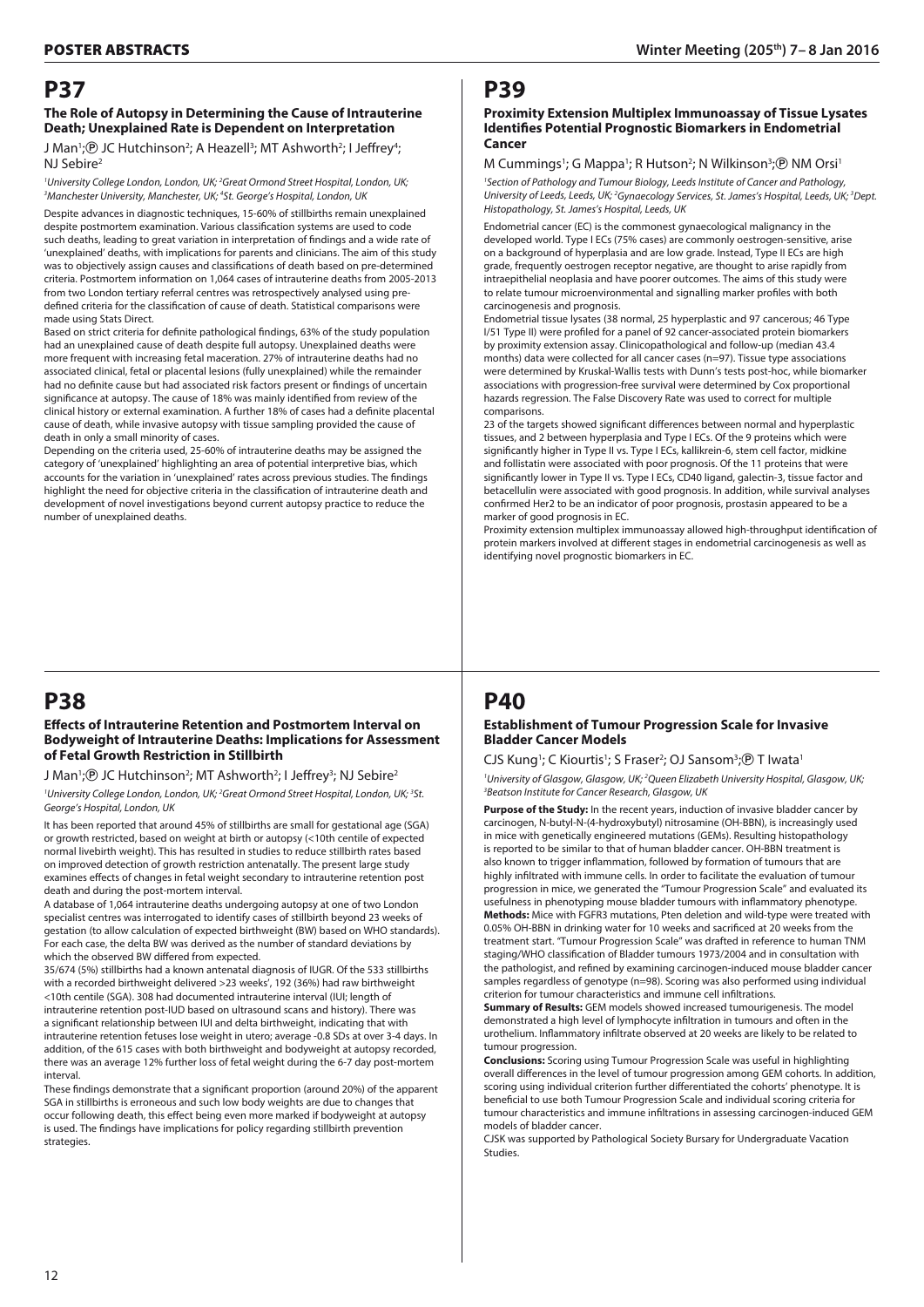### **Identification of Inflammasome Expression and Activity in Experimental Autoimmune Encephalomyelitis**

P S Fleville; M Dittmer; J Falconer; P Bankhead; IV Allen; DC Fitzgerald; Y Dombrowski

*Queen's University Belfast, Belfast, UK*

**Background:** Experimental Autoimmune Encephalomyelitis (EAE) is an immunemediated animal model of Multiple Sclerosis (MS). In this model, mice have multiple demyelinated lesions distributed throughout the central nervous system (CNS). Inflammasomes are intracellular, innate immune complexes known to have a pathogenic role in EAE development. In EAE inflammasomes are activated by dangerassociated molecular patterns to mature and release pro-inflammatory cytokines, IL-1beta and IL-18.

**Objectives:** To identify inflammasome activity in different CNS cells of the spinal cord; we aimed to establish immunofluorescent staining of inflammasome components. To assess the effect of IL-1beta on oligodendrocytes.

**Methods:** To establish immunohistochemistry protocols, spinal cord sections from EAE mice were stained for inflammasome components AIM2, ASC and IL-1beta. To test the effect of IL-1beta on oligodendrocytes, oligodendrocyte lineage cells were derived from frontal cortices of postnatal mice and treated with IL-1beta. Cultures were stained for oligodendrocyte lineage and myelin markers.

**Results:** We established immunofluorescent staining for AIM2, ASC and IL-1beta, and thus identified inflammasome activity in demyelinated spinal cord lesions. In vitro, exogenous IL-1beta significantly enhanced myelin protein production from oligodendrocytes. IL-1beta did not increase the number of mature oligodendrocytes. **Conclusions:** AIM2, ASC and IL-1beta immunohistochemistry demonstrated inflammasome activity in demyelinated spinal cord lesions. Future studies will develop co-staining for CNS markers to determine which cells express inflammasomes in EAEinduced lesions. Our studies show that IL-1beta drives oligodendrocyte maturation and myelin protein production in glial cultures. Future work will assess the effect of the inflammasome product IL-18 on oligodendrocyte cells.

**Research was supported by a Pathological Society Undergraduate Bursary.**

# **P43**

# **Case Report: PEComa of Bone**

P L Edmunds; MF Amary; R Tirabosco; AM Flanagan

*Royal National Orthopaedic Hospital, London, UK*

Neoplasms of perivascular epithelioid cell differentiation (PEComas) other than angiomyolipoma, lymphangioleiomyomatosis and clear cell "sugar" tumour of the lung are very rare and PEComas (NOS – not otherwise specified) presenting in bone are extremely unusual. We report the case of a 39 year-old male who, having been previoulsy fit and well, presented with hip pain and was found on imaging to have a pelvic pathological fracture. We discuss the differential diagnoses considered on the needle biopsy histology and the resection specimen findings. We examine our patient's pathology in the light of the radiological studies, and briefly consider the genetics, biological behaviourand prognostic factors of this rare tumour.

# **P44**

### **Colour Calibration in Digital Pathology: the Clinical Impact of a Novel Test Object**

**(B)** EL Clarke<sup>1</sup>; C Revie<sup>2</sup>; D Brettle<sup>1</sup>; R Wilson<sup>2</sup>; C Mello-Thoms<sup>3</sup>; D Treanor<sup>1</sup>

<sup>1</sup>St James University Hospital, Leeds, UK; <sup>2</sup>FFEI Limited, Hemel Hempstead, UK; <sup>3</sup>University of *Sydney, Sydney, Australia*

**Purpose of the Study:** Virtual slide scanners have been in use for over a decade; yet digital image viewing has yet to be fully integrated into clinical practice. Colour calibration of virtual slides is one aspect that has remained largely un-investigated, but may influence diagnosis. We created a colour calibration test object, and aimed to evaluate its effectiveness in the clinical setting. The objectives were to investigate: 1. Whether colour calibrated virtual slides are closer in appearance to the glass slides as viewed through the microscope, when compared to uncalibrated virtual slides, 2. To determine whether colour calibrated virtual slides are preferred by pathologists and 3. To ascertain whether colour calibration increases confidence in diagnosis.

**Methods:** Six glass slides of varying tissue types and stains were selected and scanned to produce virtual slides. These virtual slides then underwent colour calibration using a colour profile created with the test object. A colour calibrated, medical grade monitor was used to view the virtual slides. Twelve consultant pathologists took part in the experiment and were asked to compare the colour calibrated virtual slides with the uncalibrated virtual slides. Subjective responses were recorded on 7-point Likert scales. **Summary of Results:** Colour calibrated virtual slides were closer in appearance to the microscope (40 of 72 trials, 56%) and calibrated slides were also preferred by pathologists (46 of 72 trials, 64%). Colour calibration improved diagnostic confidence (median 6.00 vs. 5.00, p=0.001).

**Conclusions:** Colour calibration of virtual slides may be beneficial to clinicians by increasing confidence in diagnosis. It also affords virtual slide colour standardisation; an unmet need highlighted by the US Food and Drug Administration and the International Colour Consortium. Further research should focus on the effect of calibrated virtual slides on diagnostic accuracy.

# **P42**

### **TTF1 Positive Primary Epithelioid Sarcoma (Proximal Type) of the Lung**

P NB Bowman; S Dojcinov; RL Attanoos

*University Hospital of Wales, Cardiff, UK*

Epithelioid sarcomas represent a rare and heterogenous group of tumours which are considered to be derived from epithelial stem cells of soft tissue origin. We present a case of a TTF-1 positive primary epithelioid sarcoma (proximal type) of the lung/ pleura and discuss the diagnosis in context with cases of the new entity INI-1 deficient rhabdoid carcinoma.

A 65 year old lady presented with a chest mass that suggested primary lung cancer or pleural mesothelioma. A biopsy showed poorly cohesive pleomorphic and mitotically active epithelioid cells with a plasmacytoid or rhabdoid morphology. The cells were positive for TTF1, CD34, CD138, CD68 and ERG plus focal AE1/AE3. Mesothelial, epithelial, lymphoid, germ cell and melanoma markers were negative.

An initial diagnosis was of large cell rhabdoid carcinoma based on AE1/AE3 and TTF1. Further tests showed INI-1 to be negative in the tumour cells thus a diagnosis of epithelioid sarcoma of proximal type was made.

TTF-1 is widely used to identify lung and thyroid tumours and in subtyping non-small cell carcinoma. The expression of TTF-1 in epithelioid sarcoma has not been previously reported.

SMARCB1 (INI-1) is a tumour-suppressor gene whose gene product is ubiquitously expressed in nuclei of all normal tissues and its inactivation has been implicated in the pathogenesis of a diverse group of malignant neoplasms that tend to share "rhabdoid" cytomorphology and poor prognosis. Epithelioid sarcoma is favoured over rhabdoid carcinoma when cell cohesion is poor, cytokeratin expression is focal and ERG expression is observed as seen in this case.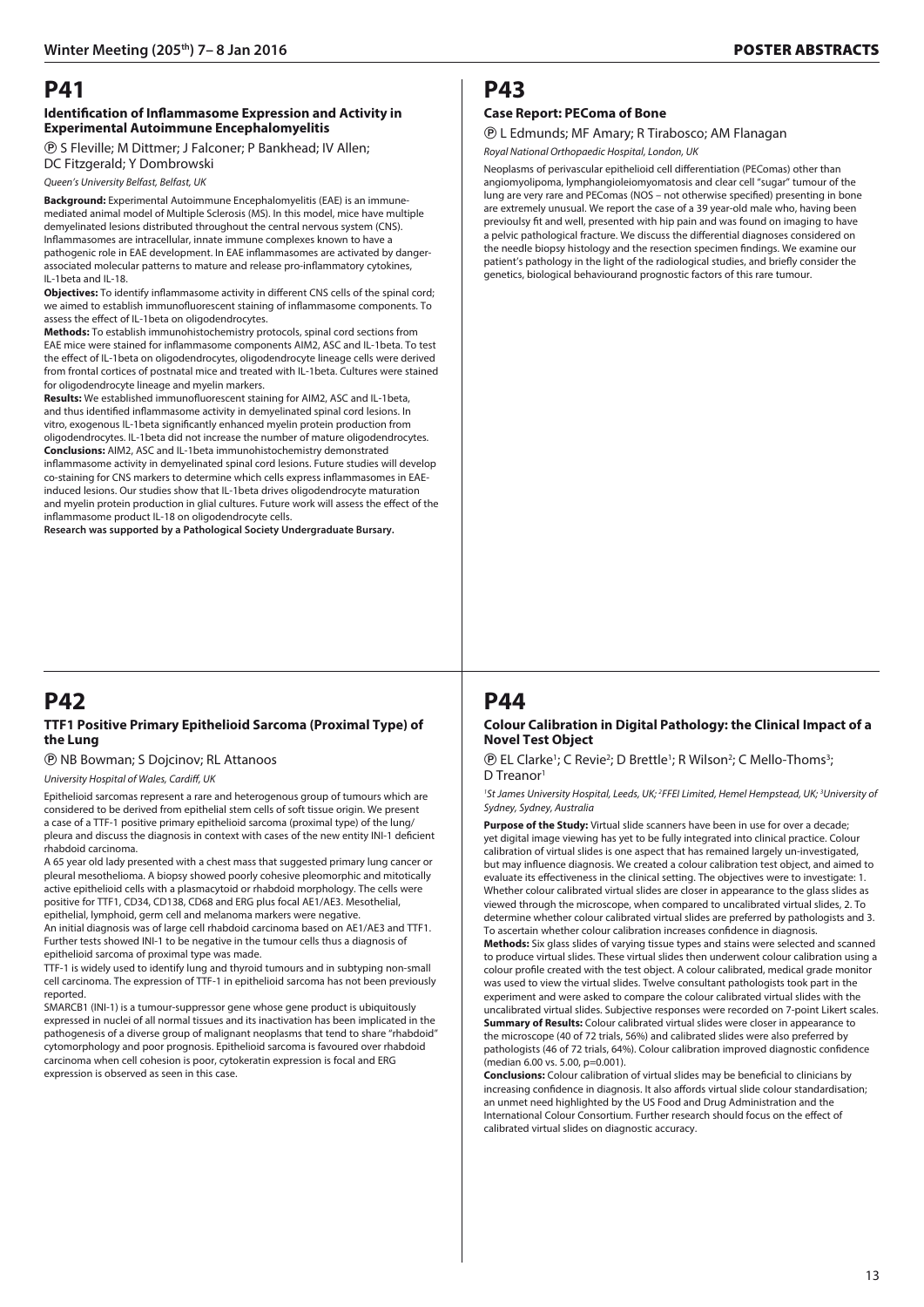### **Use of digital teaching sets and its impact on Histopathology trainee education in West Midlands.**

**D AS Azam<sup>1</sup>; N Salmons<sup>2</sup>; R Ganesan<sup>3</sup>** 

<sup>1</sup> Sandwell and West Birmingham Hospitals NHS Trust, Birmingham, UK;<sup>2</sup> New Cross *Hospital, Wolverhampton, UK; 3 Birmingham Womens Hospital, Birmingham, UK*

**Background:** The core aim of a training program is to facilitate & promote trainee education.Training in cellular pathology is based on understanding of various diagnostic patterns. This is acquired through a wide experience in looking at histological material. Traditionally this is obtained by routine reporting and looking through teaching sets, which consist of glass slide archival collections. In the past few years, the technology is drifting away from traditional slides and moving towards digital slides.

**Why Trainees Need Digital Slide Sets?:** A pathology trainee education benefits to a great extent from teaching archives of glass slides.However, there are certain limitationssuch as, the slides can be reviewed by only one person at a time, a microscope is required, slides can get broken etc

**Using Digital Slides:** Digital slides are generated by electronically scanning the glass slides and these are increasingly being used for regional teaching program to facilitate trainee education. Trainees are provided with a link to digital images that can be viewed on any computer. Trainees examine these slides at their ease & attend regional teaching day where these cases are discussed and useful feedback is provided. **Advantages: (**1) Trainees can remotely access whole slide images at their convenience. (2) More efficient and time saving, (3) Wide variety of cases, (4) Valuable histological material can be maintained on host site and preserved for any future studies which may be required, particularly in view of the marked advances in genetic profiling through molecular pathological studies, (5) For cytological specimens, additional teaching sets are often difficult to produce, and so this new technology provides valuable teaching material.

**Impact on Education**: The availability of digital slides has made teaching preparation rather an easier, risk free and unlimited time experience. This in turn will have a very positive impact on histopathology training in West Midlands

# **P46**

### **Concordance Among Pathologists Reviewing Autopsy Clinical Information and External Findings: Implications for Implementation of the Proposed Medical Examiners System**

P ML Sanders; MR Pugh; AR Bamber; F Alchami; RL Attanoos *University Hospital of Wales, Cardiff, UK*

**Purpose of the study:** Pilot study to evaluate concordance between pathologists assessing post mortem Coronial histories and external examination findings, with a view to informing implementation of the proposed medical examiners system. **Methods:** A presentation was prepared comprising 20 consecutive anonymized Coronial histories and associated external findings, covering a variety of natural and unnatural deaths. Ten pathologists ranging from ST1 to consultant were asked to view the presentation and recommend: (1) cause of death, (2) whether the death was natural or unnatural, and (3) autopsy requirements. Opportunity was also provided for free-text comment. The results were analysed to establish patterns of concordance between respondents.

**Summary of Results:** In 50% of cases there was concordance between cause and classification of death, but in 50% of these cases autopsy requirements varied, and in 50% there was near-complete agreement autopsy was required despite an agreed natural or unnatural cause; suggesting uncertainty regarding autopsy requirements. In 45% of cases the classification and cause of death varied widely; a number of respondents stated improved clinical information may remove the need for autopsy in these cases. There was overall variation in classification of cases (natural vs. unnatural), and in some cases the classification did not correspond to the stated cause of death; possibly representing inexperience of classifying deaths in this way amongst pathologists.

**Conclusions:** From the perspective of pathologists, implementation of the proposed medical examiners system will require clear guidance on the circumstances in which an autopsy is required, specific training to address determination of natural vs. unnatural deaths, and comprehensive background information in order to minimize the number of unnecessary autopsies. This study should be repeated using larger numbers of cases and respondents, including clinicians other than pathologists.

# **P47**

### **Bilateral Renal Cortical Necrosis and Waterhouse-Friderichsen Syndrome in Meningococcal Septicaemia**

P H Helin; C Horsfield; J van der Walt

*Guy's and St Thomas' NHS Foundation Trust, London, UK*

We present a case of a patient with meningococcal septicaemia, who died of multiorgan failure, but at post-mortem was found to have bilateral renal cortical necrosis and Waterhouse-Friderichsen syndrome.

A 27-year old male presented to accident and emergency with generalised aches and pains, fever and hypotension. Gram-negative cocci was cultured from blood but no meningitic features were noted. However, he became acutely unwell with evidence of disseminated intravascular coagulation, multiorgan failure and acute kidney injury. Despite aggressive treatment he died 5 days later.

Autopsy revealed complete bilateral cortical necrosis of the kidneys with histology showing coagulative necrosis of the renal cortex, capillary congestion and extensive fibrin thrombi within the capillaries. In addition, bilateral adrenal haemorrhage was seen with extensive necrosis, fibrin deposition and inflammatory cell infiltrate of the cortex and the medulla confirmed on histology. No macroscopic or microscopic evidence of meningitis and no rash were noted.

Individually both acute haemorrhagic necrosis of the adrenal glands, Waterhouse-Friderichsen syndrome, and bilateral renal cortical necrosis are severe and often fatal but uncommon complications of meningococcal sepsis. Therefore, to our knowledge this is only the second reported case of these occurring in combination in meningococcal septicaemia.

# **P48**

# **Paediatric Adrenal Weights at Post-Mortem in the West of Scotland Between 2007–2012**

P J Khan; R Morrison; D Penman

*Queen Elizabeth University Hospital, Glasgow, UK*

**Purpose of the study:** Adrenal weight is measured as part of the standard paediatric post-mortem protocol to help identify pathology. Age and body weight independently affect adrenal weight and standard weight tables according to these factors are available in textbooks. Such tables only include the first year of life, are based on dated studies and may not provide information relevant to the population of post-mortems carried out in modern day practice. Our aim was to tabulate contemporary adrenal weight data by age and body weight in a single centre over the past 6 years. **Methods:** We retrospectively analysed all West of Scotland procurator fiscal-authorised post-mortem reports (2007–2012). Cases with evidence of significant adrenal abnormality were excluded. We created a table of the mean and standard deviation of combined adrenal weight (g) and adrenal weight as a percentage of total body weight (%TBW) at twelve age intervals from 0 to 5 years based on the stages of adrenal gland development.

**Summary of results:** Of 281 cases during the study period, 205 cases were included. There was no correlation between time to post-mortem and adrenal weight (p  $= 0.167$ ). Adrenal weights decreased over the first three months of life and then increased with age whilst %TBW decreased continually from birth. Combined adrenal weight showed a weak positive correlation with age ( $r = 0.148$ , p = 0.035) but did not correlate with body weight (p = 0.107). %TBW correlated negatively with age (r = -0.468 p<0.001) although appeared to remain stable around 0.03% after 1 year of age. **Conclusions:** We tabulated adrenal weights in the first 5 years of life and

demonstrated a fluctuation in adrenal weight with age and body weight as expected due to the physiological development of the adrenal gland. Our findings suggest that expressing adrenal weight as a percentage of total body weight may be helpful for easy reference and interpretation, particularly after the first year of life.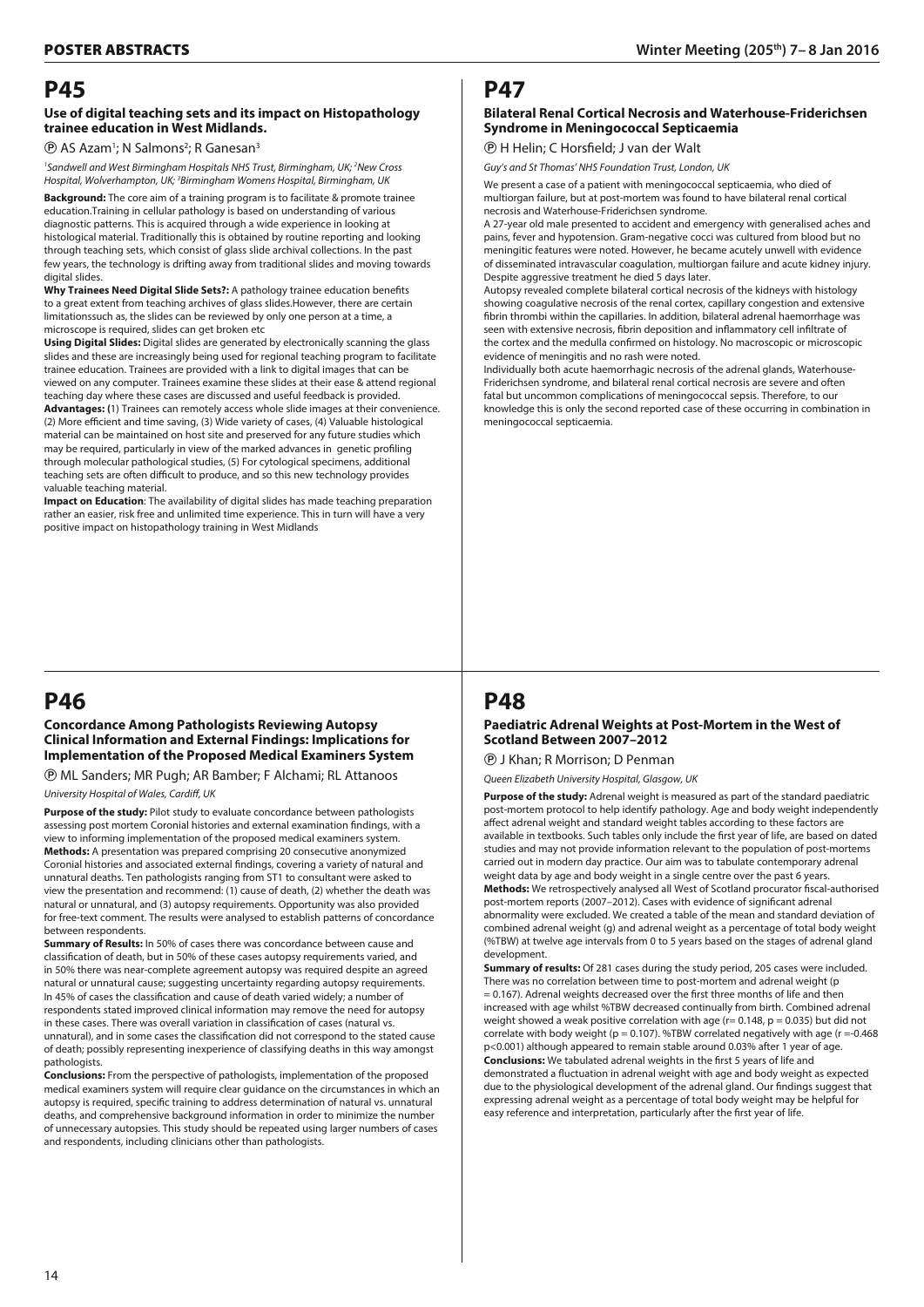# **An Unexpected Autopsy Finding: Ruptured Thoracic Aneurysm**

P AS Azam; S Muzaffar

*Sandwell and West Birmingham Hospitals NHS Trust, Birmingham, UK*

**Introduction:** Ruptured thoracic aneurysm carries an exceedingly high mortality rate (94-100%). Typical symptoms include chest pain which radiates to the back. However, it can present with non-specific symptoms and can lead to sudden death.Most thoracic aortic aneurysms are detected on imaging tests performed for other reasons. However it is not uncommon that the diagnosis is made at the autopsy. We present here an unsual case of very long segment of thoraco-abdominal aortic aneurym with large rupture in the thoracic aorta.

**Case report:** A 95 years old nursing home resident Caucasian women was brought in to A&E due to vomiting, high blood pressure and history of fall a day before. She was known to suffer from dementia, hypertension, chronic kidney disease stage 3 and poor mobility. Clinically, a diagnosis of stroke was suspected. However, later on it was ruled out and no obvious cause was identified to explain her symptoms, which had started to settle within few hours of admission. But she suffered a sudden death and post mortem examination was requested. The post mortem examination revealed severe complicated aortic atheroma with an aneurysm involving thoracic and abdominal aorta extending up to 25cm in length. The aneurysm had a maximum diameter in the thoracic part, which showed a large (10cm) rupture in the wall. This ruptured area communicated with the mediastinum and caused large hemorrhagic pleural effusion (1000ml) on the left side. This severe bleed caused the death of the patient. **Conclusion:** Ruptured thoracic aneurysm carries high mortality rate and can be an unexpected finding on post-mortem examination, in cases where it is not suspected clinically.

# **P50**

### **Analysis of Turnaround Times for Histological Reporting of Placenta**

### **(B)** AS Azam<sup>1</sup>; M Belasco<sup>2</sup>; R Awasthi<sup>1</sup>

<sup>1</sup> Sandwell and West Birmingham Hospitals Trust, Birmingham, UK;<sup>2</sup> University of *Birmingham, Birmingham, UK*

**Background:** Turnaround times are a measure of laboratory efficiency and performance. The delivery of placental pathology services varies widely between hospitals and is not available to all obstetric units in the UK. Majority of placentas do not constitute the urgent case workload. Royal College's minimum dataset for placenta reporting has provided guidance on criteria for audit that includes monitoring of turnaround times for reporting.

**Standard:** According to Royal College of Pathologists' key performance indicators (KPI), all cases should be reported and authorized with 10 calendar days **Objectives:** (1) To measure the turnaround times for reporting of placentas. (2) To investigate the factors affecting TAT in our unit.

**Methodology:** This is a retrospective audit of all the placental histology cases reported at our hospital from 01/01/2014 to 31/12/2014. The reports were accessed via TELEPATH software and data was collected on an excel sheet.

**Results:** Over a period of 1 year, total 408 placentas were reported. Nearly 35% (144/408) cases were reported within 10 calendar days and the remaining 65% (264/408) were over 10 days. In our audit, we identified the following factors that possibly affected TAT such as, increased workload and unnecessary referrals where no indication for histological examination was given.

**Conclusion:** Turnaround times are monitored as one of the laboratory's performance indicators. The TAT target was met in only 35% of the cases, but various factors have been identified which affect TAT. In a recent departmental audit, it was noticed that atleast 30 unnecessary placenta referrals were sent every year. Our audit has provided with useful results and it has re-emphasized the importance of being aware of TAT targets to achieve better results.

# **P51**

# **Radiological and Pathological Comparison of Tumour stage (T) and Nodal Stage (N) for Colorectal Carcinoma in a Cancer Centre**

P VN Iyer; K Potter; P Pingle; IN Bagwan

*Royal Surrey County Hospital, Guildford, Surrey, UK*

**Introduction:** Colorectal cancers are the fourth most common cancer in the UK with more than 16,000 deaths per year.

**Methods:** \* All colorectal carcinomas over a period of two years (2012-2014) in a tertiary cancer centre were assessed using the Winpath software. \* The tumours were staged according to the TNM 5<sup>th</sup> edition. \* The radiological data was obtained through the Sommerset cancer database. \*Cases which had more than two stage discrepancy were again reviewed by expert pathologists and radiologist.

**Results:** Out of 118 cases, consistent pathological and radiological correlation was achieved with T3 tumours (38/63) and was 64%, 62.5% and 54.5% in the right, upper rectum and left colon respectively. Of the twelve cases reported as T3 on histology but showed T2 on radiology, seven cases were T3a. Four cases of T4 reported as T2 on radiology were reassessed by experts and were found to be at least T3b. For nodal metastasis consistent pathological and radiological correlation was achieved for N0 tumours (64/77) and was 85%, 83.8% and 80% for upper rectum, right and left colon respectively. Two cases which showed more than two N stage discrepancy were reviewed by experts and were found to be equivocal due to small size of nodes (4mm). **Conclusion:** (1) There is a good pathological and radiological correlation for colorectal tumours. (2) Most common causes for mismatch in T stage were due to inflammation, ascites and intussusception and in N stage were due to size of the nodes.

# **P52**

# **Clinicopathological Assessment of Pancreatic Neuroendocrine Tumours Excisions in a Tertiary Cancer Centre**

**(B)** VN Iyer<sup>1</sup>; A Gavriil<sup>2</sup>; P Pingle<sup>2</sup>; IN Bagwan<sup>2</sup>

<sup>1</sup> Royal Surrey County Hospital, Guildford, UK, UK; <sup>2</sup> Royal Surrey County Hospital, Guildford, *Surrey, UK*

**Introduction:** Neuroendocrine tumours (NET) comprise approximately 2% of pancreatic neoplasms.

**Aims:** The aim of the audit is to assess the clinicopathological parameters of tumours excised in the Royal Surrey County Hospital between 2011 and 2015.

**Materials and methods:** The Royal College of Pathologists dataset for neuroendocrine tumours of the gastrointestinal tract was used to determine pathologic parameters. Winpath database was analysed over a period of 5 years (2011-2015).

**Results:** Total 21 cases were assessed. Metastatic tumours tend to present at a younger age: for N0 tumours the mean of 68.8 years. For N1 tumours the mean age of 57.8 years. Metastatic tumours tend to arise more often at the head of the pancreas (5/8 tumours) while non-metastatic tumours arise more often distally (9/13 tumours). For N0 tumours the size range was 14-120 mm and for N1 tumours it was 25-76 mm. The commonest peptide produced was glucagon (10/21 tumours). All N1 cases manifested lymphovascular invasion, whereas only 2/13 N0 cases showed that feature. The presence of microscopic perineural invasion was reported in only 10/21 cases. **Conclusions:** Metastatic neuroendocrine tumours of the pancreas present in younger age group and frequently involve the pancreatic head.

The incidence of lymph node metastases is unrelated to tumour grade, but marginally related to tumour size and strongly associated with the presence of lymphovascular invasion.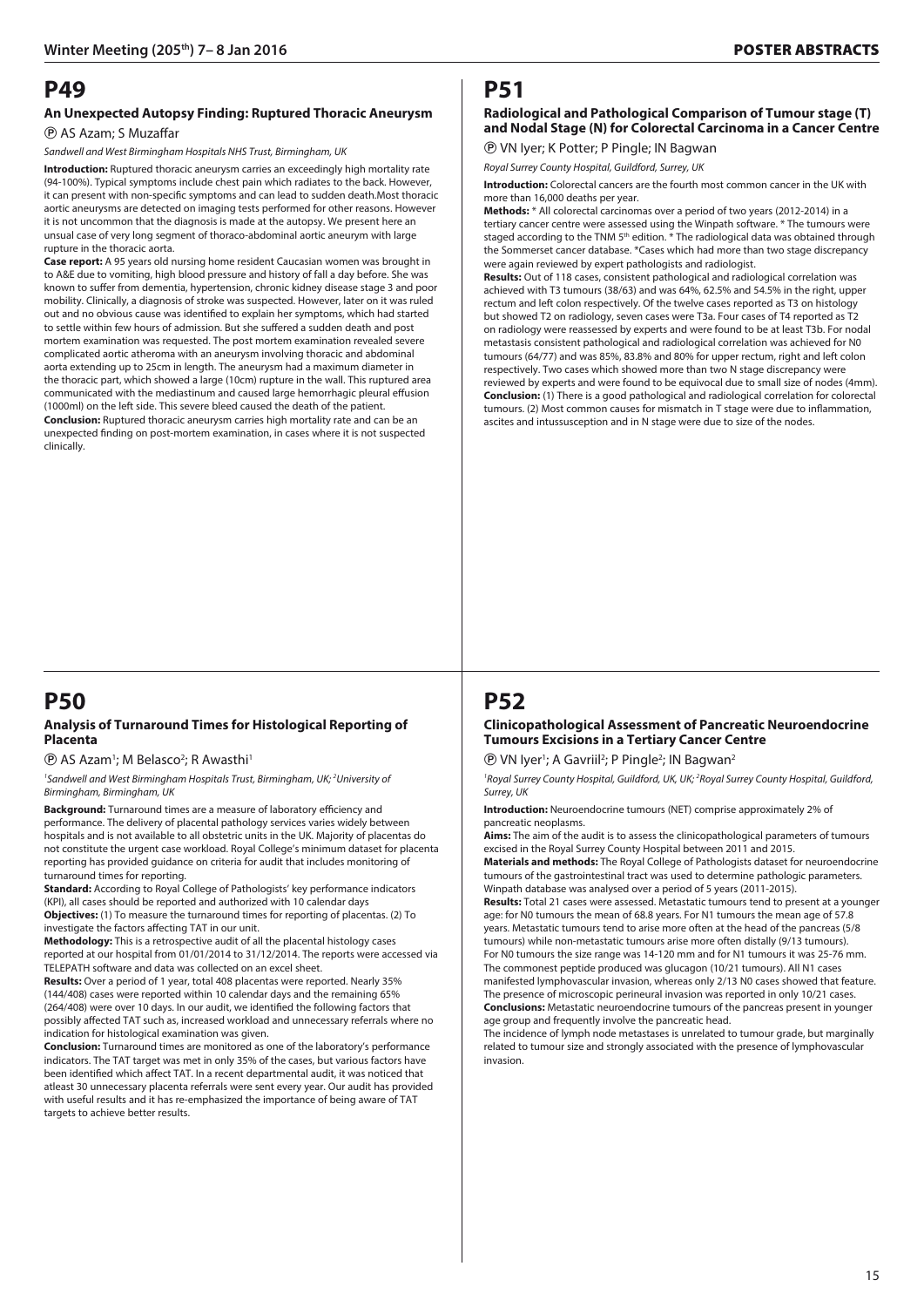### **Five Years of Experience of Developing and Running an e-Learning Resource: Sharing the London Experience**

 $\textcircled{P}$  SMH Rizvi<sup>1</sup>; D Radia<sup>2</sup>; W Ng<sup>2</sup>; A Thomas<sup>3</sup>; S Hill<sup>2</sup>

<sup>1</sup> Barts Health NHS Trust/UCL Partners/London School of Pathology, London, UK; <sup>2</sup> School of *Pathology, London, UK; 3 St George's NHS Trust, London, UK*

In 2010, the London Deanery funded a whole slide scan based e-learning programme hosted on the world wide web. From a few cases mapped to stage I of the Royal College of Pathologists curriculum, the resource has now developed into a comprehensive resource of histopathology slides that is mapped to stages A through C of the RCPath curriculum, includes sample part two exam sets and specialist collections that support numerous local and national meetings and training days hosted by faculty across London.This includes interactive modules using third party software,online evaluation and assessments built around individual modules and use of different electronic file formats including videos to support learning.This resource is unique and evolutionto this stage has requirednumerous iterations, working with the web based host anduse of e-learning softwares that can be embedded in the website. The usage datahighlights assessment or examinations as the main drivers for increase login/ usage. At other times,the login rates are 5-8% (of all logins supplied to trainees) which would correspond with the enthusiasts on the diffusion of innovation curve. Feedback suggests an open source resource (like Leeds but with a focus on education) would have better uptake. Forthis resource to be more widely used, we should consider the use of digital slidesand photographs inyearly assessments (similar to in-service exam administered in the US), including the ST1end of year evaluation andFRCPath exams with incorporation of adaptive learning. Multiprofessional education is another potential area of future development.

# **P55**

*This abstract has been withdrawn*

# **P54**

# **Measurement and Communication of Uncertainty in Histopathology: Less Art, More Science?**

P SA Kulkarni; SMH Rizvi

### *Barts Health NHS Trust, London, UK*

Diagnostic assessment in cellular pathology is subjective and the process of reporting is a descriptive one and not a 'measurement'. Though, as highlighted in a recent College document some of the steps in preparation of a tissue section may be subject to type B uncertainty evaluation and some measurements may require consideration when applying for accreditation under the ISO 15189:2012 standards. However, this only covers part of the reporting process. The interpretation of findings and their communication in a written or verbal report — a process subject to a range of variables from linguistic ability to diagnostic acumen and experience, is left, more or less, open to random learning paths and interpretation. Besides the datasets for cancers and the guidelines for reporting of inflammatory bowel disease,there is no systematic attempt to include evidence based, structured interpretation and standardised report writing in either the training of future pathologists or in current histopathology reporting practice. Published literature has very limited information on expression of uncertainty (e.g. Galloway and Taiyeb). Only one book (Domizio and Lowe) outlines an approach to standardised reporting. We undertook an audit to study phrases used to express uncertainty in biopsy reporting (detailed results in poster) and compared it with the MDM/clinical outcome. Even though <10% of cases were ambiguous, there was a range of terms to express uncertainty. Given, that standardisation does reduce errors and based on our findings and existing literature, we propose the setting up of minimum datasets for non-malignant biopsy and resection specimens, as a guide for trainees in the first instance.

# **P56**

# **A Novel Educational Tool for the Assessment of Trainers by Trainees in the Wales Deanery**

 $\circledR$  **SL Winstanley<sup>1</sup>; AH Toms<sup>1</sup>; RL Attanoos<sup>1</sup>** 

*1 University Hospital of Wales, Cardiff, UK*

The use of 360 degree / multi-source feedback (MSF) in trainee assessment throughout all specialities, has been commonplace for several years. During histopathology training, trainees will perform three RCPath MSF assessments during ST1, ST3 & ST5. In North America, it is practice for trainees to assess trainers in a similar manner. In the UK, there is often no systematic opportunity to give trainer feedback regarding day-to-day teaching although trainees may provide feedback after formal teaching sessions. We have designed a specific educational tool to assess trainers which may be adopted into annual appraisal. This quality tool allows trainees to acknowledge the strengths and weaknesses of particular trainers teaching styles, thus enabling them to accommodate and improve their teaching accordingly.

Trainer assessment includes one-to-one multi-header slide reading, cut-up and autopsy sessions. The tool includes general components including emotional quotients, ability to inspire and communication skills. Further questions regarding more specific teaching ability are also included such as multi-header microscope teaching as well as the more practical procedures of specimen cut-up and autopsy. Lecturing style and exam preparation training is also assessed. Trainers are individually provided with feedback.

The benefit of our educational tool is that compared to more generic GMC questionnaires, we are able to ask speciality specific questions which in turn is of benefit when providing trainer feedback.

The pilot of our educational tool starts in 2015–2016 academic year. If successful, it is hoped that this could be adapted by other departments within our institution and eventually cascaded across the Wales Deanery.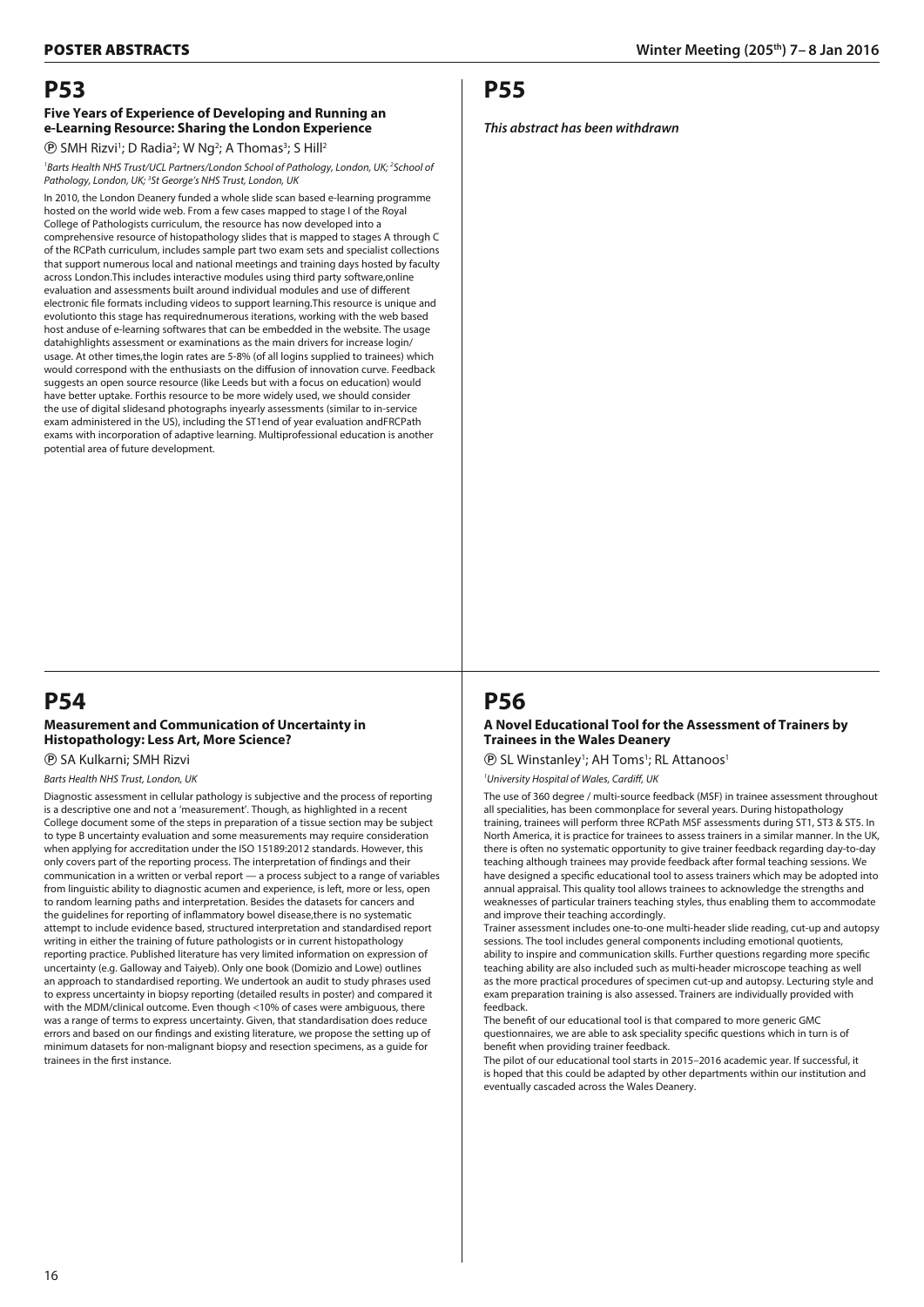### **Reliability of Molecular Methods for High Risk HPV Detection in Benign, Dysplastic and Malignant Lesions**

P W Anderson;P LJ Green; G Baldwin; F Hughes; C Swift; B O'Sullivan; M Smith; P Taniere

*University Hospitals Birmingham NHS Trust, Birmingham, UK*

**Introduction:** Human papillomavirus (HPV) is an oncogenic virus associated with a subgroup of oropharyngeal squamous cell carcinomas (OPSCC) which have a favourable prognosis [1]. The incidence of HPV-associated OPSCC is growing significantly, making detection of such cases increasingly important.

**Materials and Methods:** Cases with high and low probability of HPV presence were identified from the electronic database. Formalin-fixed paraffin-embedded tissue (FFPET) was tested with p16 immunohistochemistry and high risk HPV ISH as a twotiered approach and compared with high risk HPV real-time DNA PCR. ISH screened for HPV types including 16, 18, 31, 33, 35, 39, 45, 51, 52, 56, 58, and 66 using the Ventana INFORM® HPV III family 16 probe (B). All blocks were checked for adequacy. DNA was extracted with tissue microdissection if required. mpliSens® HPV HCR-Screen kits (InterLabService, Moscow, Russia) were used to detect HPV subtypes 16, 18, 31, 33, 35, 39, 45, 52, 58, 59 and 67. All preparations were examined independently by 3 pathologists and a consensus reached. Sensitivity and specificity were calculated for the complete series and benign and malignant subgroups.

**Results:** 26 cases were included. The two-tiered system has a sensitivity of 47% and specificity of 100% when compared with HPV PCR. No cases proven negative by PCR were positive by p16 immunohistochemistry or HPV ISH. Sensitivity is not increased with invasive carcinoma (50%), is slightly higher for dysplastic lesions (75%) and remains low for benign lesions (36%).

**Conclusion:** Results of our preliminary series show that overall sensitivity is not in keeping with current literature [2, 3]. Sensitivity has been reported between 92% and 97% previously [4]. Immunohistochemistry and ISH are inconsistent for malignant, dysplastic and benign lesions and would not be recommended as stand-alone tests. Our data favours direct screening with PCR; we are currently testing a larger series of tumours for confirmation.

# **P58**

### **Parallel FISH and IHC for ALK Testing in Non Small Cell Lung Cancer: The Birmingham Experience of 5000 Cases**

P O Cain; T Mullis; F Hughes; G Baldwin; C Swift; M Smith; B O'Sullivan; P Taniere

*Queen Elizabeth Hospital Birmingham, Birmingham, UK*

**Purpose of the study:** Some patients with non small cell lung cancer (NSCLC) and rearrangement of the ALK gene gain dramatic benefit from crizotinib treatment. FISH and IHC are both widely used to test for the ALK translocation, but there remains controversy over the correlation between the two and which should be used in routine clinical practice.

**Methods:** This series includes over 5000 in house and referral cases tested by our service since 2012. Parallel FISH and IHC was performed for each case using the validated Vysis Abbott break apart FISH probes and the Ventana D5F3 antibody on the Ventana XT platform.

**Results:** The overall rate of ALK translocation was 3%. Patients with ALK positive tumours were younger than those with ALK negative tumours (p<0.001). There was significant discrepancy between FISH and IHC results: 16% of cases were FISH+/IHCwhereas <1% were FISH-/IHC+. The majority of cases were adenocarcinomas. However, the ALK translocation was also found in a subset of squamous cell carcinomas and adenosquamous carcinomas; these tumours had a higher rate of discrepancy between FISH and IHC than that seen in adenocarcinoma.

**Conclusions:** This large series is from a single institution and includes cases that have been tested using standardised and validated FISH and IHC methodologies. The overall rate of ALK translocation in this series is concordant with previous studies. However the clinical significance of FISH+/IHC- cases needs to be determined before IHC can be introduced as a pre-screening test or as a surrogate for FISH. The ALK translocation in squamoid tumours has not been systematically evaluated, and until its clinical significance is known this data would support ALK testing of all NSCLC cases.

# **P59**

### **The Spectrum of Mutations in GIST: The Birmingham Experience**

P OL Cain; B O'Sullivan; F Hughes; C Swift; M Smith; N Deshmukh; P Taniere

*Queen Elizabeth Hospital Birmingham, Birmingham, UK*

**Purpose of the study:** Most GISTs carry activating mutations in either KIT or PDGFRA; the type of mutation has prognostic significance and may indicate the likelihood of the tumour responding to tyrosine kinase inhibitors. Some wild type GISTs show loss of succinate dehydrogenase (SDH), raising the possibility of the inherited Carney-Stratakis syndrome. The type of mutation is therefore of clinical significance and molecular testing of all GISTs is now recommended.

**Methods:** As part of our Diagnostic Molecular Pathology Service we have tested 1249 in house and referral cases over the last decade, comprising resection, biopsy and fine needle aspiration cytology specimens. We have used Sanger sequencingto detectmutations in exons 11, 9, 13 and 17 of KIT and exons 18, 12 and 14 of PDGFRA. We have recently introduced real time PCR for the BRAF V600E mutation and immunohistochemistry to lookfor SDH loss.

**Results:** Samples were adequate for complete mutation analysis in96% of cases (n=1200).A mutation in either KIT or PDGFRA was found in 85% of cases. Exon 11 KIT deletion and missense mutations were the most common mutations(60% of all cases) and the exon 11 D842V mutation was the third most common mutation (7% of all cases). SDH loss was found in 14% of the wild type tumours tested. A single wild type tumour was found to have the BRAF V600E mutation.

**Conclusion:** Our results indicate the feasibility of comprehensive mutation testing of a large number ofGISTs in routine clinical practice. SDH loss in wild type GISTs is found in a relativelyhigh number of wild type tumours andrequires dialogue with clinicians to ensure referral of the patient to a geneticist.

# **P60**

### **The Spectrum of EGFR Mutations in Non-Small Cell Carcinoma of Lung**

P M Evans; B O'Sullivan; F Hughes; C Swift; T Mullis; R Dessi; M Smith; P Taniere

*University Hospitals Birmingham NHS Foundation Trust, Birmingham, UK*

**Introduction and objectives:** The availability of tyrosine kinase inhibitors targeting EGFR mutations have revolutionised the management of non-small cell carcinoma (NSCC) of lung. Increasingly, however, attention has shifted to the prognostic and treatment significance of individual mutations within the EGFR gene. We aimed to examine how the spectrum of EGFR mutations varies by patient age and sex. **Methods:** 15,068 lung NSCC EGFR mutation reports issued between 10/05/2009 and 02/09/2015 were retrospectively reviewed. Of these, 1,905 reports were excluded because they included repeat results (759) no valid result (138), failed tests (738) and equivocal results (270). For the remaining 14,310 reports, information was collected about patient sex, patient age and the mutation type.

**Results:** 1,383 (10.5%) specimens tested harboured an EGFR mutation. 6.7% of males and 14.1% of females bore a mutation. Mutations were significantly more common in patients aged 41-50 years (14.3%, ± 2.7%) and 81-90 years (13.6%, ± 1.8%) than in patients aged 61-70 years (9.2%, ± 0.8%). The most common mutation was deletion of exon 19 (45.5% of all mutations) followed by L858R (33.3%). No significant difference was found in the incidence of any of the individual mutations between male and female patients. Del19 was the most common mutation in patients younger than 70 years (47.5% of all mutations,  $\pm$  2.8%), with its incidence falling with increasing age. Conversely, the incidence of L858R increases with age, to become approximately as common as Del19 in patients older than 70 years (40.7  $\pm$  6.7% and 32.8  $\pm$  6.4% of all mutations, respectively).

**Conclusions:** We found that EGFR mutations in this population are substantially more common than in previously-published series, which may reflect the high level of ethnic diversity in the local patient population. In addition, we identified a striking predominance of Del19 mutations in younger patients, with the incidence of L858R increasing with age.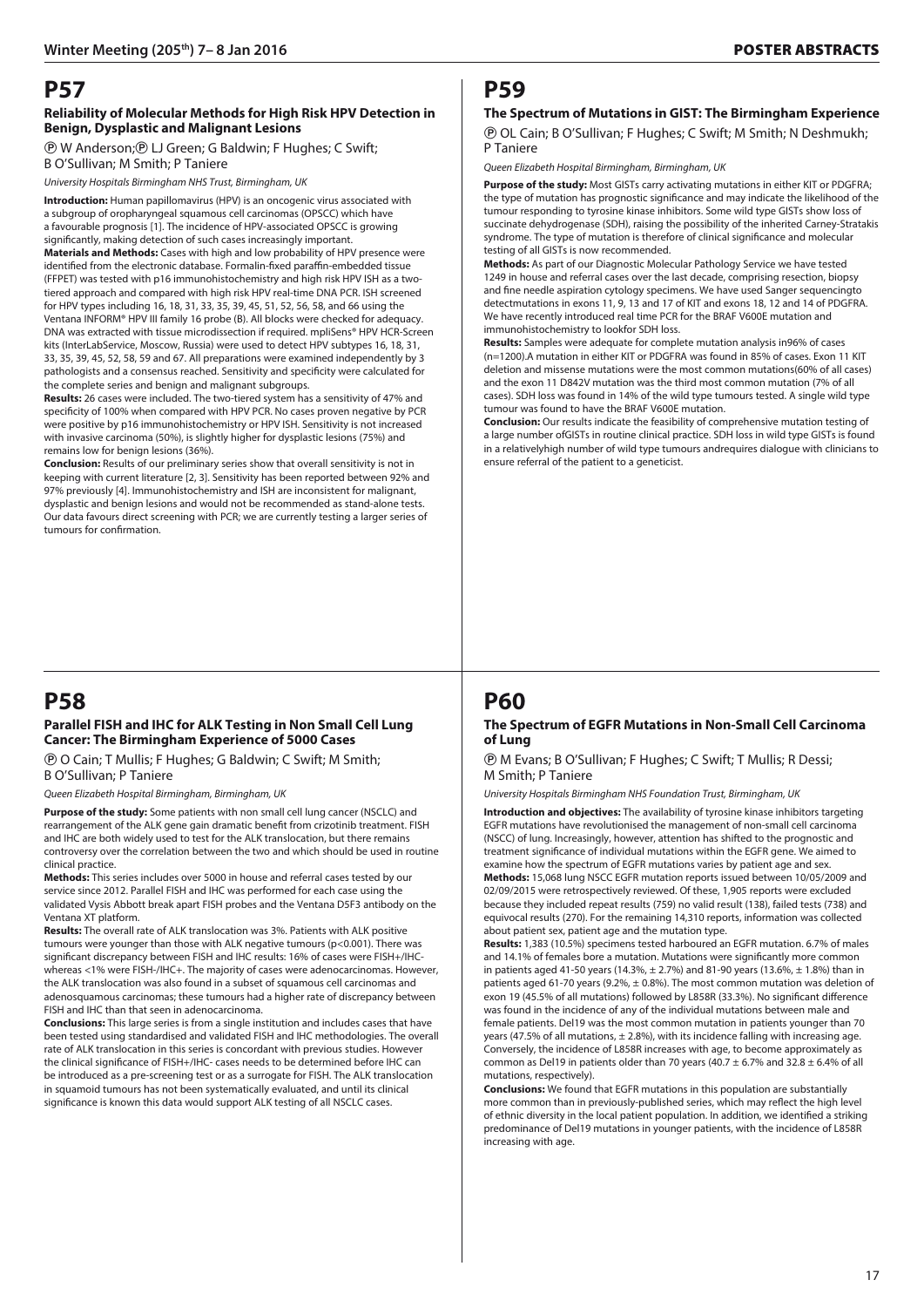# **P61 Do We Know What is in Our Samples?**

P L Gilroy; K Walsh; W Wallace; D Harrison; A Oniscu *Royal Infirmary of Edinburgh, Edinburgh, UK*

Molecular testing to personalise therapy is an essential part of the investigation of cancer in order to personalise anti-cancer therapy. Availability of sufficient tissue is important. For cytological specimens residual material remaining after the initial diagnostic slide can be made into a cell block. In most pathology laboratories these are prepared by using plasma to form a clot entrapping the cells followed by embedding into paraffin wax. Sections from this allows better morphological assessment of the malignant cell population and permits immunohistochemsitry. This is the preferred method to prepare cell blocks world-wide.Current molecular pathology guidelines from the College of the American Pathologists, International Association for the Study of Lung Cancer and the Association for Molecular Pathology recommend the use of cell blocks for molecular testing and therapy selection criteria for EGFR TKIs and ALK inhibitors.Plasma of course contains cell free DNA.5 Plasma sources vary between labs as does the volume of plasma used to form cell blocks. To identify the level of DNA contamination in cell blocks we have analysed DNA extracted from cell free plasma thrombin cell blocks and blank (tissue free) histological paraffin blocks using routine molecular techniques including PCR/Pyrosequencing and a Qiagen Therascreen EGFR PCR Kit. DNA product was detected in the elute extracted from the empty cell blocks; however, no DNA was detected in the control paraffin blocks.We conclude that plasma is a source of contaminating DNA. Fortunately, a review of our molecular assays performed on cell blocks found no evidence of false positive or negative results. As high throughput Next Generation Sequencing platforms make their way into routine diagnostic practice, their superior sensitivity in DNA mutation detection in the presence of any extraneous DNA might generate false positive results and impact on the molecular diagnosis.

# **P62 The Frequency of EGFR mutations in Lung Adenocarcinoma: The Cardiff Experience**

P AR Daniels; RL Attanoos; R Butler; H Davies

*University Hospital of Wales Cardiff, Cardiff, UK*

Lung cancer therapy is tailored by the individual genetic profile of a tumour. The aim of this study was to determine the frequency of one such profile - the EGFR mutations - and how histopathological diagnosis and specimen type influence its frequency. Within a 58 month period (2010-2014) a total of 350 specimen requests were generated from Cardiff and Vale University Health Board. The outcome measure included the frequency of activating EGFR mutations on exons 18,19 and 21. The overall positivity rate was 11.17%, 13.8% for females compared with 7.1% for males. An EGFR mutation was detected in 21.4% of non-smokers compared with 9.2% of current or ex-smokers. Specimens with a diagnosis of non small cell carcinoma and primary lung adenocarcinoma demonstrated a 10.91% and 12.45% positivity respectively. No mutations were detected in patients with an adenocarcinoma originating outside the lung or in patients diagnosed with squamous or neuroendocrine lung cancers (12 patients). The positivity rate for endobronchial ultrasound-guided transbronchial needle aspiration (EBUS) and cytology specimens showed a 13.5% and 13.2% positivity. The surgical resection specimens had a higher positivity rate at 18.3% whilst the lung and bronchial biopsies were positive in 12 % and 7.5% of cases respectively.

The data suggests that the difference in EGFR expression between NSCC and primary lung adenocarcinoma is not significant, however there appears to be a difference between smaller biopsies and resection specimens which potentially has implications for patient management.

# **P63**

### **Lymph Node Pathology In a Case of Auto-Immune Lymphoproliferative Syndrome (ALPS)**

P A Kumar; C Hopper; AD Ramsay

*University College Hospital London, London, UK*

**The Case:** We present the case of a 19 year old female who presented with a tender enlarged submental lymph node measuring 2.5 cm in diameter. There was a past medical history of autoimmune haemolytic anaemia, autoimmune thrombocytopenia and splenectomy, and genetic studies had previously confirmed a homozygous Fas mutation. The lymph node was excised and histological examination showed small germinal centres separated by markedly expanded paracortex which contained a mixture of small mature lymphocytes and prominent medium-sized to large cells with prominent eosinophilic nucleoli. Numerous mitotic figures and apoptotic bodies were observed in this population.

**Immunohistochemistry:** The expanded paracortex consisted almost exclusively of T cells; the medium-sized and large cells were positive with CD3 and CD5 and were negative with both CD4 and CD8. Cytotoxic markers (perforin, granzyme B) were expressed and MIB1 showed a high proliferation fraction (90%). CD20 and TdT were negative; EBER staining showed scattered positive small cells indicating previous EBV infection.

**Conclusion:** The enlarged lymph node showed the morphological and phenotypic features of the Auto-immune Lymphoproliferative Syndrome (ALPS). The T cell proliferation relates to defective lymphocyte apoptosis secondary in this case to an inherited homozygous Fas mutation. Most cases of ALPS present in childhood and there is a frequent association with autoimmune disorders. Pathologists should be aware of this entity as the proliferating T cells can be incorrectly diagnosed as leukaemia or lymphoma.

# **P64**

# **Chromophobe Renal Carcinomas with no Common Chromosome Loss**

P M Davie; D Massie; D Stevenson; SR Dundas

*Aberdeen Royal Infirmary, Aberdeen, UK*

**Purpose of Study:** Distinguishing between chromophobe renal cell carcinoma and renal oncocytoma is diagnostically important. Chromosome fluorescence in situ hybridisation (FISH) is an emerging diagnostic tool and loss of chromosomes 2, 6, 10 and 17 is reported as a common finding in chromophobe renal cell carcinomas whilst oncocytomas show normal patterning. We investigated whether this pattern of chromosome loss is useful in day-to-day diagnostic practice.

**Methods:** The morphological diagnoses of a series of renal oncocytomas and chromophobe renal cell carcinomas from our centre were independently reviewed. This included both retrospective and prospective cases. The results of CK7 and CD117 immunostaining were then considered. Finally, the results of chromosome FISH performed on paraffin-embedded tumour sections with probes for chromosomes 2, 6, 10 and 17 were assessed.

**Summary of Results:** 81 tumours were studied: 25 chromophobe carcinomas and 56 oncocytomas. In the majority of cases the results of chromosome FISH simply confirmed the morphological diagnosis of chromophobe renal cell carcinoma. 6 cases (24%) showed variability in the pattern of chromosome loss. Importantly, 2 cases (8%) with the characteristic morphological and immunophenotypic features (strong and diffusely CK7/ CD117 positive with membranous accentuation) of chromophobe renal cell carcinoma showed no loss of chromosomes 2, 6, 10 or 17 despite repeated testing. None of the oncocytomas showed loss of chromosomes 2, 6, 10 or 17. **Conclusions:** We found H+E morphology the most robust diagnostic tool in the

diagnosis of chromophobe renal cell carcinoma. An immunocytochemical panel and chromosome FISH can be useful adjuncts particularly in the context of needle biopsy samples. It is very important to recognise that occasional chromophobe carcinomas do not conform to the spectrum of common patterns of chromosome loss.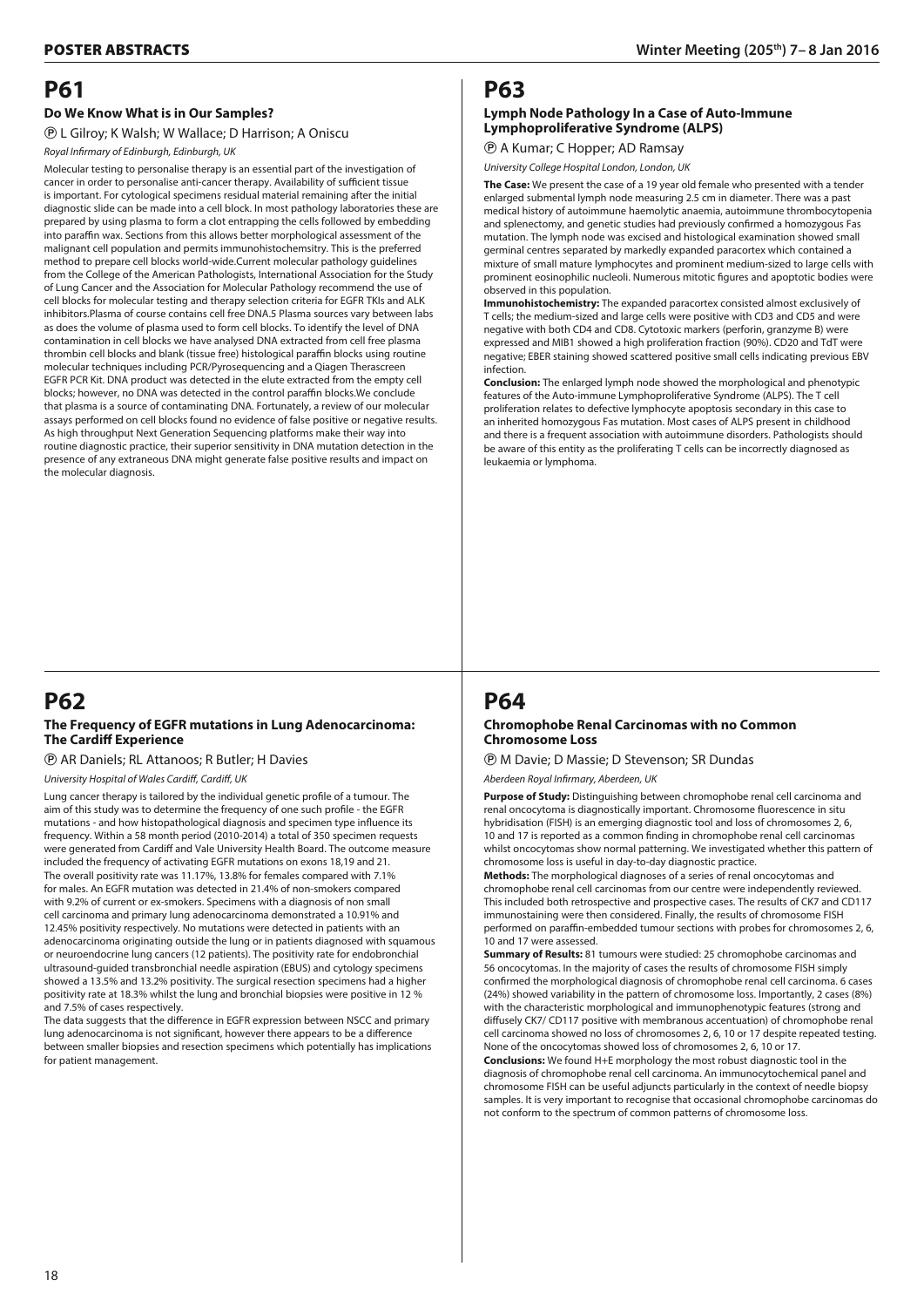### **The Fifth Malignancy in a Patient with Muir Torre Syndrome Associated with MSH2 Microsatellite Instability**

P VN Iyer; S Di Palma

*Royal Surrey County Hospital, Guildford, UK*

Sebaceous carcinoma of parotid gland are extremely rare with only 29 cases reported so far. The development of parotid sebaceous carcinoma in association with mutation in the mismatch repair (MMR) gene that causes Muir Torre Syndrome (MTS), a subset of Lynch syndrome, is still unclear. This study describes such a case and reviews the literature to see if an association between parotid sebaceous carcinoma and multiple visceral malignancies as seen in Lynch syndrome has ever been described. MTS represents a small subset of the Hereditary Non Polyposis Colorectal Carcinoma (HNPCC) family, thought to be a subtype of Lynch syndrome, where patients are prone to develop multiple visceral cancers involving gastrointestinal and genitourinary tract along with sebaceous and non- sebaceous tumours of the skin.

MTS is a rare hereditary, autosomal dominant cancer syndrome caused by Microsatellite Instability (MSI) and defect in DNA mismatch repair protein. The germline mutation involves mostly hMSH2 and hMLH1 genes. In MTS the skin of the head neck area with the periocular region in particular, is affected but sebaceous carcinomas of the parotid gland associated with visceral malignancies has not yet been reported in literature. Here we report an index case of sebaceous carcinoma of parotid in a patient with Muir Torre Syndrome who has a history of gastric, periampullary, colorectal and multiple cutaneous carcinomas.

# **P66**

### **Multifocal Intercalated Duct Hyperplasia of the Parotid Gland Coexisting With Salivary Duct Carcinoma and Pleomorphic Adenoma: An Association Not Yet Described**

### **(B)** M Ahmed<sup>1</sup>; R Sudderick<sup>2</sup>; S Di Palma<sup>1</sup>

<sup>1</sup>Department of Histopathology, Royal Surrey County Hospital, Guildford, Surrey, UK; *2 Department of Otolaryngology, Royal Surrey County Hospital, Guildford, Surrey, UK*

Intercalated duct lesions (IDLs) comprise a group of lesions of the intercalated ducts of the salivary gland ranging from un-encapsulated duct hyperplasia to encapsulated adenoma. The associations of IDLs with salivary gland neoplasms commonly basal cell adenoma, basal cell adenocarcinoma and others. The close proximity of IDLs to those tumours raised the notion that they could represent a potential precursor to neoplasms of the salivary gland.

We present a case of a 44 years female, presented with a mass in the superior part of the right parotid gland. The gland was surgically excised and sent for histopathological assessment. The gross examination showed an irregular multinodular grey white mass located in the superior part of the gland. Histopathological examination revealed an invasive salivary duct carcinoma, with focal component of intra-ductal carcinoma. Interestingly, there was a multifocal intercalated duct hyperplasia, and an adjacent 4 mm focus of pleomorphic adenoma. Those three admixed lesions were located in the superior part of the gland.

The Clinical, histopathological and immunophenotypical features of this case will be described. Interestingly, to the best of our knowledge this is the first case in the literature to describe a combination of salivary duct carcinoma with a hybrid lesion of pleomorphic adenoma and multifocal intercalated duct hyperplasia. This report is shedding the light on the importance of reporting (IDLs) in cases of malignant salivary gland tumours, despite being of ambiguous biological significance; further studies could explore their potential of being a precursor lesion to salivary neoplasia.

# **P67**

## **Atypical Lipomatous Tumour of Larynx, Closely Simulating Spindle Cell Lipoma: A Case Report**

P AS Azam; N Momtahan

*Sandwell and West Birmingham Hospitals NHS Trust, Birmingham, UK*

**Introduction:** Atypical lipomatous tumour is defined as neoplasm of mature fat exhibiting at least focal cytological atypia occurring in deep soft tissue, commonly in retroperitoneum. In practice, there is frequent histological overlap between atypical lipomatous tumour and a spindle cell lipoma. In the literature, there are few cases reports of this tumour arising in different locations like salivary glands, oral cavity and gingiva. However, rarely it has been described in the larynx.

**Case report:** A 58-year-old women presented with difficulty in swallowing. On examination an exophytic tumour was seen involving the supraglottis and piriform fossa bilaterally. Debulking surgery was perfomed and multiple tissue fragments were sent for histological analysis.Histologically, the neoplasm showed features closely resembling spindle cell lipoma, being composed of mature adipose tissue associated with bland spindle cells interspersed within the collagen bundles. No atypical lipoblasts or florette cells were seen. On Immunohistochemistry, the spindle cells stained positive with CD34.

The differential diagnosis included a spindle cell lipoma and atypical lipomatous tumour (well differentiated liposarcoma). Based on the histological features, the former was more favoured. However to further support the diagnosis, FISH analysis was performed for MDM2 amplification. Surprisingly, there was very convincing MDM2 amplification, in keeping with a atypical lipomatous tumour closely simulating a spindle cell lipoma.

**Conclusion:** Atypical lipomatous tumour is a slow growing, infiltrative, and nonmetastasizing neoplasm that is microscopically and diagnostically challenging (2). It rarely arises in larynx and has to be distinguished from a spindle cell lipoma which can closely resemble it morphologically. FISH analysis for MDM2 amplification should be considered in the cases with overlapping features to differentiate atypical lipomatous tumour from a benign spindle cell lipoma.

# **P68**

### **Diagnostic Yield of Biliary Brushing Cytology: A Single Centre Study**

**(B)** M Wasimi<sup>1</sup>; AS Azam<sup>2</sup>; P Abdullah<sup>2</sup>; S Muzaffar<sup>2</sup>

<sup>1</sup> Royal Shrewsbury Hospital, Shrewsbury, UK; <sup>2</sup> Sandwell and West Birmingham Hospitals *NHS Trust, Birmingham, UK*

**Introduction:** Biliary brushing cytology is a commonly used technique for the diagnosis of extra hepatic biliary and pancreatic malignancy. Despite a high specificity, the sensitivity remains low and variable. British Society of Gastroenterology guidelines recommend cytological analysis of brushing taken from the biliary structure to support diagnosis of malignancy in suspected individuals. We report here a single center experience of diagnostic yield of cytological specimens of biliary brushings. **Objectives:** (a) To determine the percentage of biliary brushing cytology cases

with positive, negative, false positive and false negative results. (b) To determine the positive and negative predictive value of this test in our centre. (c) To see the correlation between cytological, radiological and clinical findings. **Methodology:** This is a retrospective data analysis of all biliary brushing cytology cases

reported over three years from Jan 2012 to Jan 2014. The data was obtained from cytology reports and findings were correlated with the radiological diagnosis, outcome from the MDT meetings and subsequent follow up from the clinic letters. **Results:** A total of 34 biliary brushing cytology cases were reported between 2012 to 2014. Among them 22 were men and 12 were women. Average age was 69 years (Range 24-92 years). Out of 34, 15 cases (44%) showed presence of malignant cells and all these were true positives with underlying pancreatic and biliary malignancy. Among the remaining 19 cases, 10 cases were true negatives and 9 cases were false negatives. In our cohort, the specificity of biliary brushing cytology was 100% and sensitivity was 63%. The positive predictive value 100% and negative predictive value 53%. **Conclusion:** Biliary brushing cytology in conjunction with radiological investigation and serology is a useful technique in patients with suspected pancreato-biliary malignancy. Our results are comparable to studies done in other centres. To be re-audited.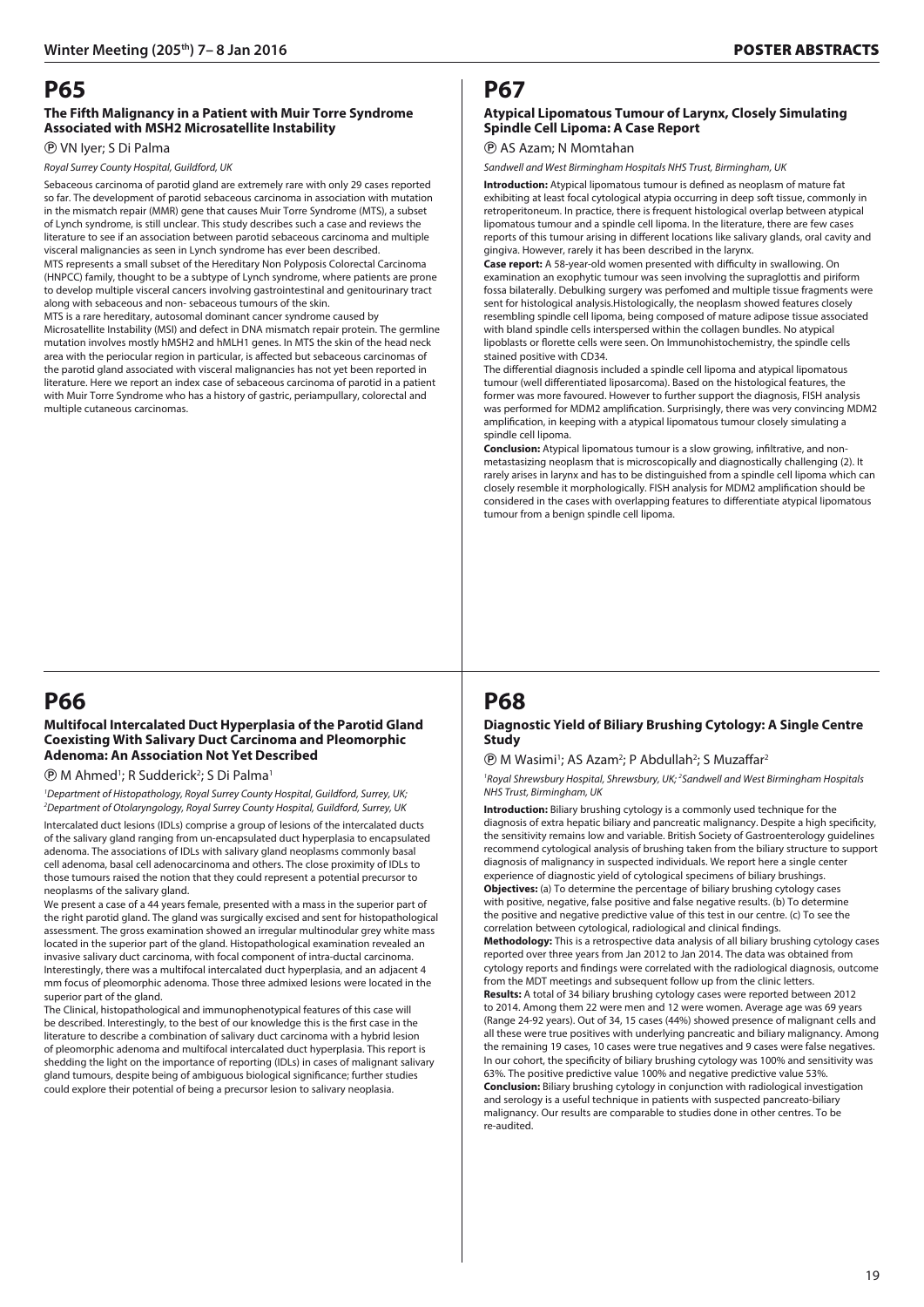### **Diagnostic Accuracy of Cytology in Suspected Biliary and Pancreatic Neoplasms**

P M Evans; P Matthews; S Sah

*University Hospital Coventry and Warwickshire NHS Trust, Coventry, UK*

**Introduction:** Bile duct brushing and FNA cytology of pancreatic lesions are increasingly becoming first-line diagnostic tools in the investigation of suspected pancreatobiliary neoplasms.

**Objectives:** To evaluate the diagnostic efficacy of brushing and FNA cytology and their sensitivity, specificity and predictive values in detecting pancreatobiliary neoplasms. **Methods:** 389 pancreatobiliary cytology reports issued between 01/01/2012 and 01/04/2015 were retrospectively reviewed. 42 cases (31 inadequate and 11 with unknown outcome) were excluded. For 347 cases, a final diagnosis had been given on cytology as no malignant cells seen (NMCS), atypical cells present, suspicious of malignancy or malignant. All the cases were discussed at the hepatobiliary MDM with biopsy results (62 pancreatic cases, 29%, 19 biliary cases, 15%) and radiology, and a final diagnosis was reached. The NMCS and malignant reports were compared to the final diagnoses and sensitivity, specificity and predictive values were calculated. **Results:** 2 (1.5%) biliary brushings were inadequate, compared to 29 (11.8%) pancreatic FNA (p = 0.0005). For biliary brushing, sensitivity, specificity, positive predictive value and negative predictive value were 63.3%, 96.8%, 97.4% and 57.7%, respectively. The same values for pancreatic FNA were 87.6%, 97.9%, 97.5% and 89.5%, respectively. These results are similar to those in published studies. **Conclusion:** Both pancreatic FNA and biliary brushing cytology have high rates of adequacy. Pancreatic cytology has very low rates of false positive results, and low rates of false negatives. Biliary cytology has similarly low rates of false positive results, but

is prone to giving false negative results. Pancreatobiliary cytology is, therefore, best employed in confirming malignancy in a clinically suspicious lesion and is less accurate in ruling out malignancy; a negative result on biliary brushing should prompt further investigation before a lesion is considered benign.

# **P70**

### **Generation of a Unique Pancreatic Cytology Resource from Fresh Whipple Resection Specimens – a Pilot Study**

**@ SL Bell<sup>1</sup>; A Ali<sup>2</sup>; L Belkhiri<sup>1</sup>; J McCorriston<sup>1</sup>; R Ferrier<sup>2</sup>; C Nixon<sup>3</sup>;** KA Oien<sup>2</sup>; F Duthie<sup>2</sup>

<sup>1</sup>Department of Pathology, Queen Elizabeth University Hospital, Glasgow, UK; <sup>2</sup>Institute of *Cancer Sciences, College of Medical, Veterinary and Life Sciences, University of Glasgow, Glasgow, UK; 3 Beatson Institute of Cancer Research, Glasgow, UK*

**Purpose of the study:** Fine needle aspiration, a common diagnostic test, may be the only source of tissue for inoperable diseases (e.g. pancreatic cancer). Archived samples are a precious resource and often underutilised in research due to their limited availability and the need for cytology-specific optimisation of any novel biomarker. We aimed to create a bank of cytology samples from fresh Whipple resections for biomarker optimisation and for future research and development.

**Methods:** Cytology samples of normal pancreas, normal duodenum and tumour, collected prospectively from fresh Whipple resections between October 2013 and March 2014, were processed into paraffin embedded cell blocks. Sections were stained with H&E and biomarkers (KOC, Maspin and Mesothelin) which had been previously optimised for histology. Sections were reviewed by two pathologists and biomarker staining compared to the corresponding resection specimens.

**Summary of results:** Ten Whipple resections for tumour were sampled generating 27 cytology samples, all of which were of adequate cellularity. 15 samples (5 normal duodenum, 5 normal pancreas and 5 tumour) were selected for biomarker optimisation. Optimisation of the 3 biomarkers required an increase in pH for antigen retrieval for both KOC and mesothelin and dilution of the primary antibody for Maspin compared to the protocol used for histological sections. Following optimisation, staining was identical to the corresponding resection specimens.

**Conclusions:** We have created a unique resource for cytology-specific optimisation of biomarkers, prior to use on the limited material from archived diagnostic cytology specimens. Such a resource could be expanded for use in future research projects.

# **P71**

# **Use of Digital Analysis Software Versus Manual Histoscore for Biomarker Quantification in Pancreatic Adenocarcinoma**

**(B)** FM McKay<sup>1</sup>; A Ali<sup>2</sup>; C Orange<sup>3</sup>; J Waller<sup>1</sup>; L Sherry<sup>1</sup>; F Duthie<sup>3</sup>; K Oien<sup>3</sup>; S Bell<sup>4</sup>

*1 OracleBio Limited, Biocity Scotland, Bo'Ness, UK; 2 Beatson Institute of Cancer Research, Glasgow, UK; 3 Institute of Cancer Sciences, College of Medical, Veterinary and Life Sciences, University of Glasgow, Glasgow, UK; 4 Department of Pathology, Queen Elizabeth University Hospital, Glasgow, UK*

Purpose of the study: Assessment of biomarker staining in tumours is important for diagnosis, prognostication and prediction of treatment benefit in research and clinical tissue samples. Manual scoring is complex and time-consuming. Automated digital image analysis (DIA) software may accelerate this process. Pancreatic Ductal Adenocarcinomas (PDAC) are particularly difficult to diagnose due to their complex architecture. We aimed to train and test an automated system and compare its analysis of tissue samples with manually scored data.

**Methods:** Two sample sets of images from tissue microarrays (TMAs) were used: first, relatively homogeneous, pre-clinical patient-derived xenograft (PDX) tumour tissues stained for HER-2; second, more heterogeneous PDAC clinical samples stained for KOC, S100P, Maspin and Mesothelin. Indica Labs HALODIA software was used to create tissue-specific classifiers to identify tumour areas for assessment and applied to modifiable analysis algorithms to quantify staining. A Histoscore method was used for comparison.

**Summary of results:** DIA software provided quantification of HER-2 staining in the pre-clinical PDX models; there was a range of HER-2 staining and models with high expression were easily identified. The classifier created for clinical tissues highlighted both stained and non-stained tumour, successfully separating these from areas of stroma, and provided quantitative scores. The automated system and manual scoring produced similar Histoscores with R<sup>2</sup>values of 0.94 for KOC, 0.83 for S100P and 0.74 for Maspin.

**Conclusions:** Automated image analysis for quantifying tissue biomarkers appears to provide results of at least similar quantity to manual scoring, potentially even in complex tumours, and may accelerate biomarker development and analysis.

# **P72**

### **Investigating Various Thresholds as Immunohistochemistry Cut-Offs for Observer Agreement**

A Ali<sup>1</sup>; ® S Bell<sup>2</sup>; A Bilsland<sup>3</sup>; J Slavin<sup>2</sup>; V Lynch<sup>2</sup>; M Elgoweini<sup>2</sup>; M Derakhshan<sup>4</sup>; K Oien<sup>3</sup>; F Duthie<sup>3</sup>

<sup>1</sup> Institute of Basic Medical Sciences, Khyber Medical University, Pakistan; <sup>2</sup> Department of *Pathology, Queen Elizabeth University Hospital, Glasgow, UK; 3 Institute of Cancer Sciences, College of Medical, Veterinary and Life Sciences, University of Glasgow, Glasgow, UK; 4 Institute of Cardiovascular and Medical Sciences, University of Glasgow, Western Infirmary, Glasgow, UK*

**Purpose of the study:** Clinical translation of immunohistochemistry (IHC) biomarkers requires a reliable and reproducible cut-off for interpretation of immunostaining. Most of the IHC biomarker research focuses on the clinical relevance of cut-offs with less emphasis on observer agreement using these cut-offs. We identified three cut-offs from our diagnostic IHC work: 10% and 20% positive epithelial cells and moderate (+2) to strong (+3) staining intensity for investigating observer agreement. The aim was to establish consensus based cut-off(s) that could potentially be used by pathologists. **Methods:** A series of 36 IHC images of microarray cores for four IHC biomarkers with variablestaining intensity and percentage of positive cells was used for investigating inter and intraobserver agreement. Seven pathologists participated in the study and they scored the immunostaining of each image for the three cut-offs. Kappa statistic was used to assess thestrength of agreement for each cut-off.

**Summary of results:** The inter-observer agreement between all seven pathologists using the three cut-offs was reasonably good. A good agreement was observed for experienced pathologists using 10% cut-offs and the agreement was statistically higher than junior pathologists (p=0.02). In addition, the mean intra-observer agreement for all seven pathologists using the three cut-offs was reasonably good. For all three cut-offs a positive correlation was observed with perceived ease of interpretations (p<0.0001 for 10% cut-off, p=0.001 for +2/+3 cut-off andp=0.004 for 20% cut-off). Finally, cytoplasmic only staining achieved higher agreement using all three cut-offs than cytoplasmic/nuclear staining and cytoplasmic/membranous staining. **Conclusions:** All three cut offs achieve reasonable strength of agreement modestly decreasing inter- and intra-observer variability in IHC interpretation, but 10% is slightly better than 20% and +2/+3 cut offs and is reproducible between pathologists.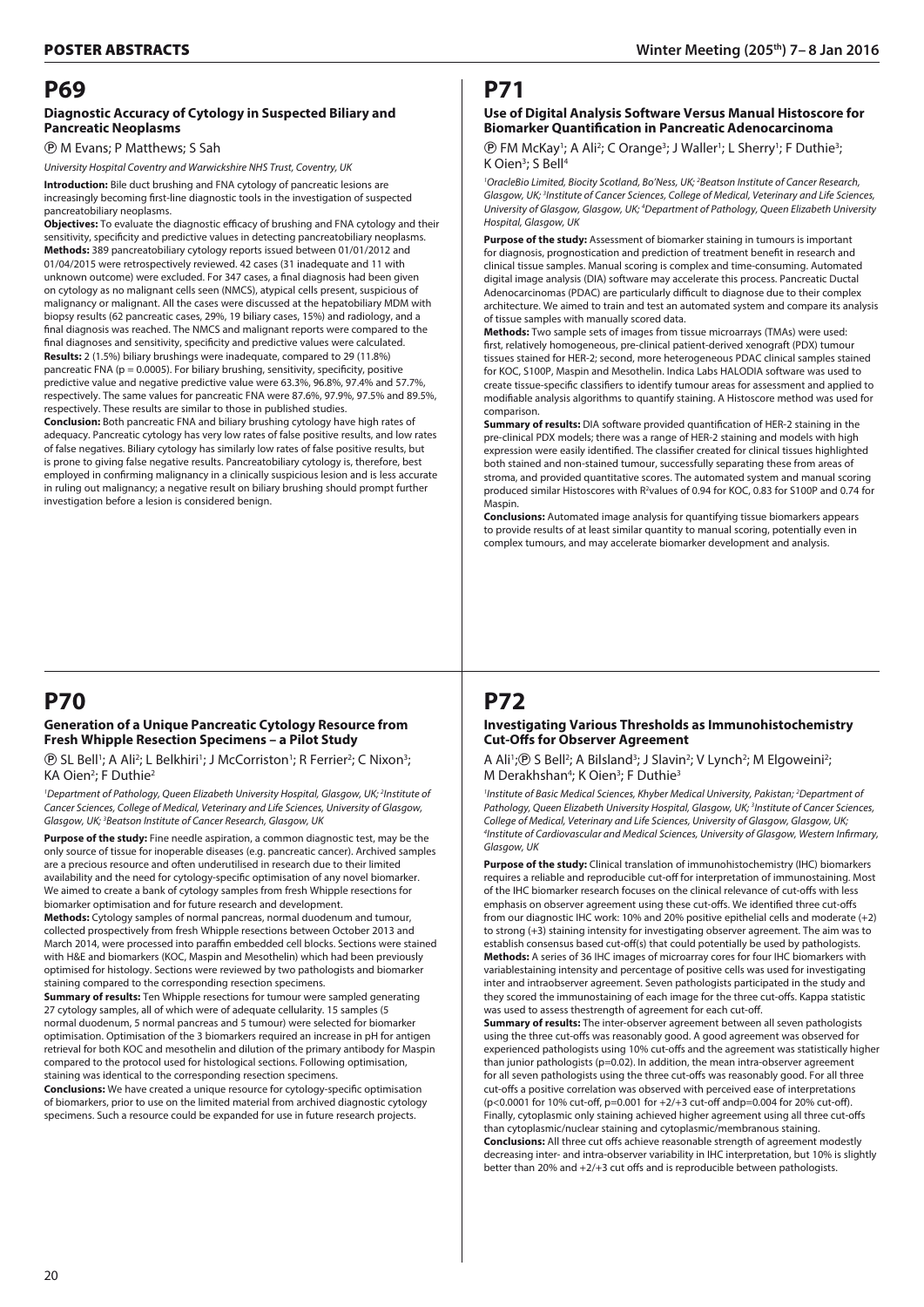### **The Incidence of High Risk Human Papillomavirus in Cutaneous Squamous Cell Carcinoma: Evaluation of HPV Detection by In-Situ Hybridisation in Comparison with p16 Immunohistochemistry**

### V Primus<sup>1</sup>; A Attygalle<sup>1</sup>;<sup>®</sup> JEH Wang<sup>2</sup>

<sup>1</sup> Royal Marsden Hospital NHS Trust, London, UK; <sup>2</sup>St George's University Hospitals NHS *Foundation Trust, London, UK*

**Purpose of the study:** Squamous cell carcinoma (SCC) is one of the commonest cancers of the skin, as well as being common in the head and neck (H&N) region and cervix of the uterus. In the H&N and cervix, the majority of SCC is caused by specific strains of Human Papilloma Virus (HPV). In these sites, a surrogate marker for HPV infection is p16 expression by immunohistochemistry. The aim of this project is to determine the prevalence of HPV infection in cutaneous SCC and precursor lesions using In-situ Hybridisation, in comparison with p16 positivity by immunohistochemistry.

**Methods:** A total of 45 cases of SCC, Bowen's disease, actinic keratosis and viral warts were analysed. These were tested for the presence of HPV by Chromogenic in-situ Hybridisation (CISH) using the Ventana Inform HPV III family probe, as well as p16 protein expression by immunohistochemistry. The sensitivities and specificities of immunohistochemistry with anti-p16 antibodies, as compared with CISH using the HPV probe were then performed.

**Summary of results:** In total, 29 specimens were found to be positive for p16. In contrast, only 8 cases were positive for HPV. All 8 cases which were positive for HPV were also positive for p16. Conversely, all cases which were negative for p16 were also negative for HPV. However, in 21 cases, the tumours were positive for p16 but negative for HPV. Overall, the sensitivity of p16 testing (compared with HPV) was 100%, with 100% negative predictive value. However, the specificity of p16 was only 43%, with a 28% positive predictive value.

**Conclusions:** We found that the majority of cutaneous SCC and their precursor conditions are not caused by HPV infection. We propose that the aetiology of skin SCC are more frequently physical (sunlight) or chemical in nature. The high frequency of p16 positivity indicates that p16 expression as detected by immunohistochemistry is not a specific surrogate marked for HPV infection in skin SCC.